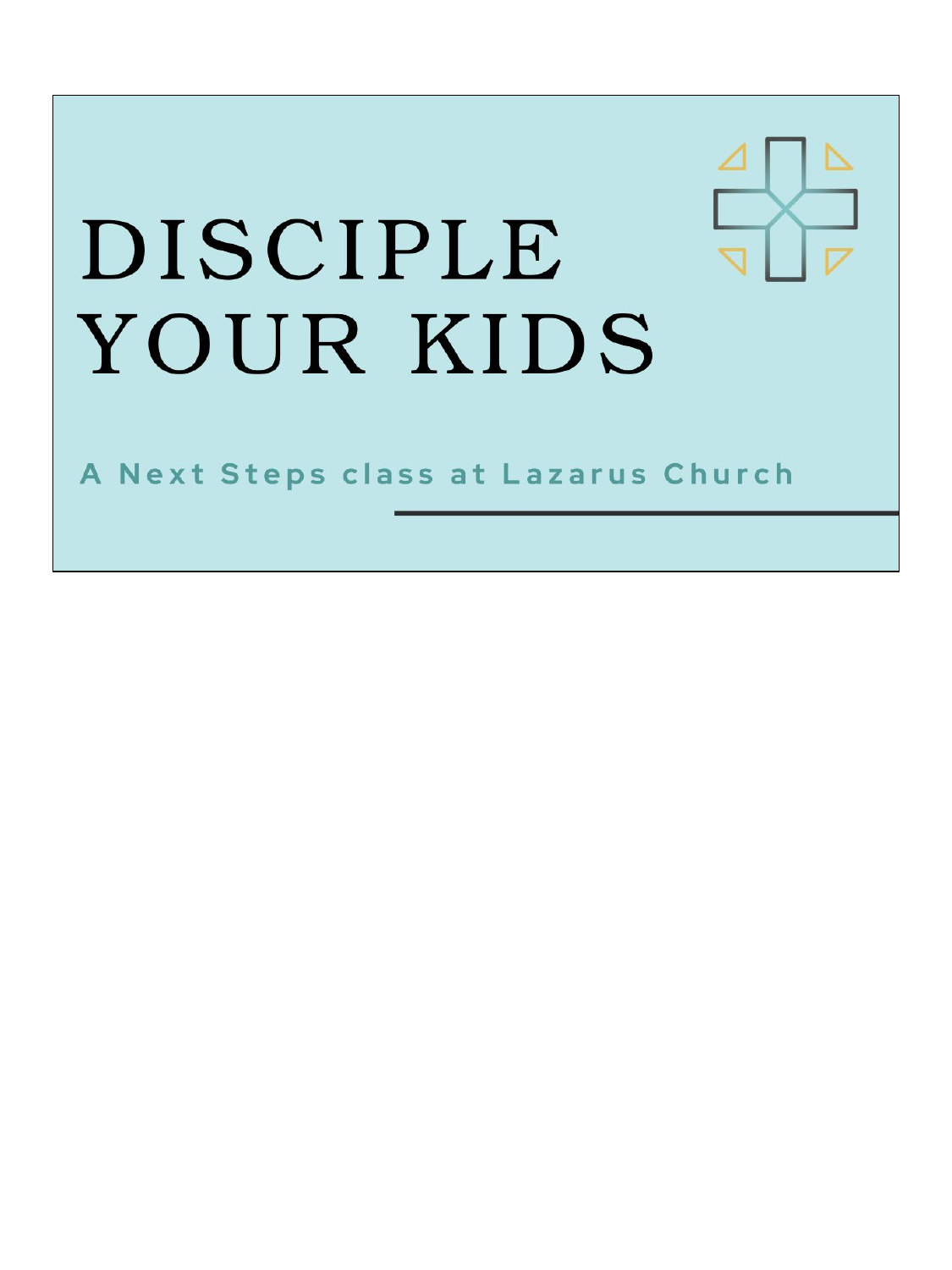### **Introductions**

Name, city, & who you're taking this class for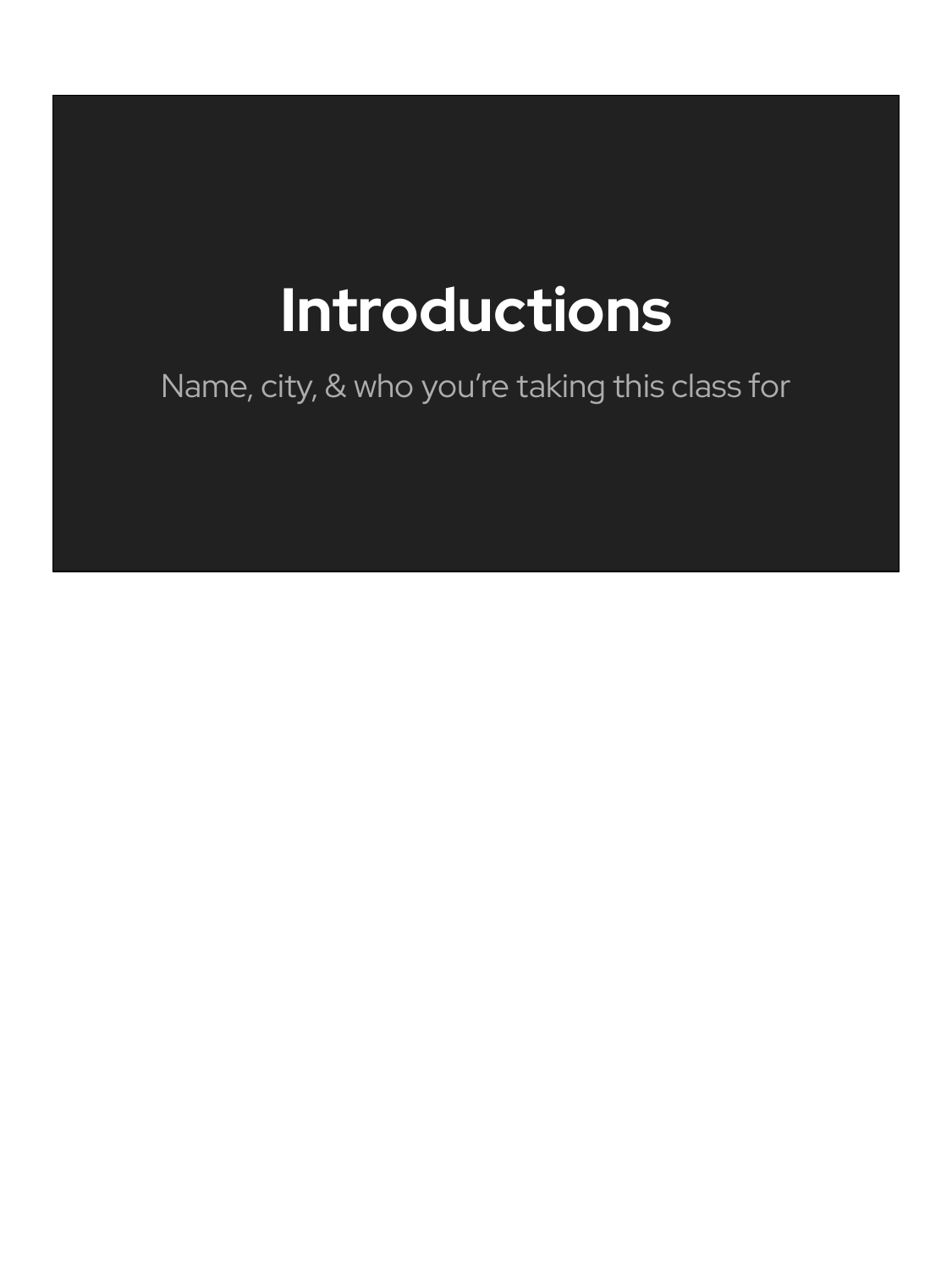## DISCIPLE YOUR KIDS

#### A Next Steps class at Lazarus Church

Personal introduction:

- 10 years of youth ministry
- Talking with kids about the tough stuff: from faith to dating and sex to
- I loved having this kind of open dialogue with my youth group kids
- I want that dialogue with MY kids... what do I need to do now to get that later? How do we reverse engineer that?
- I am not an expert. I'm honestly just getting started on the parenting side of things. But having worked with MS/HS kids for so long, I am committed to creating a space in our home where deeper conversations are happening on a daily basis. I want my kids to keep following Jesus long after I buckle their carseats and take them there.
- Tonight we're going to talk about one strategy we've been using in our household to facilitate that.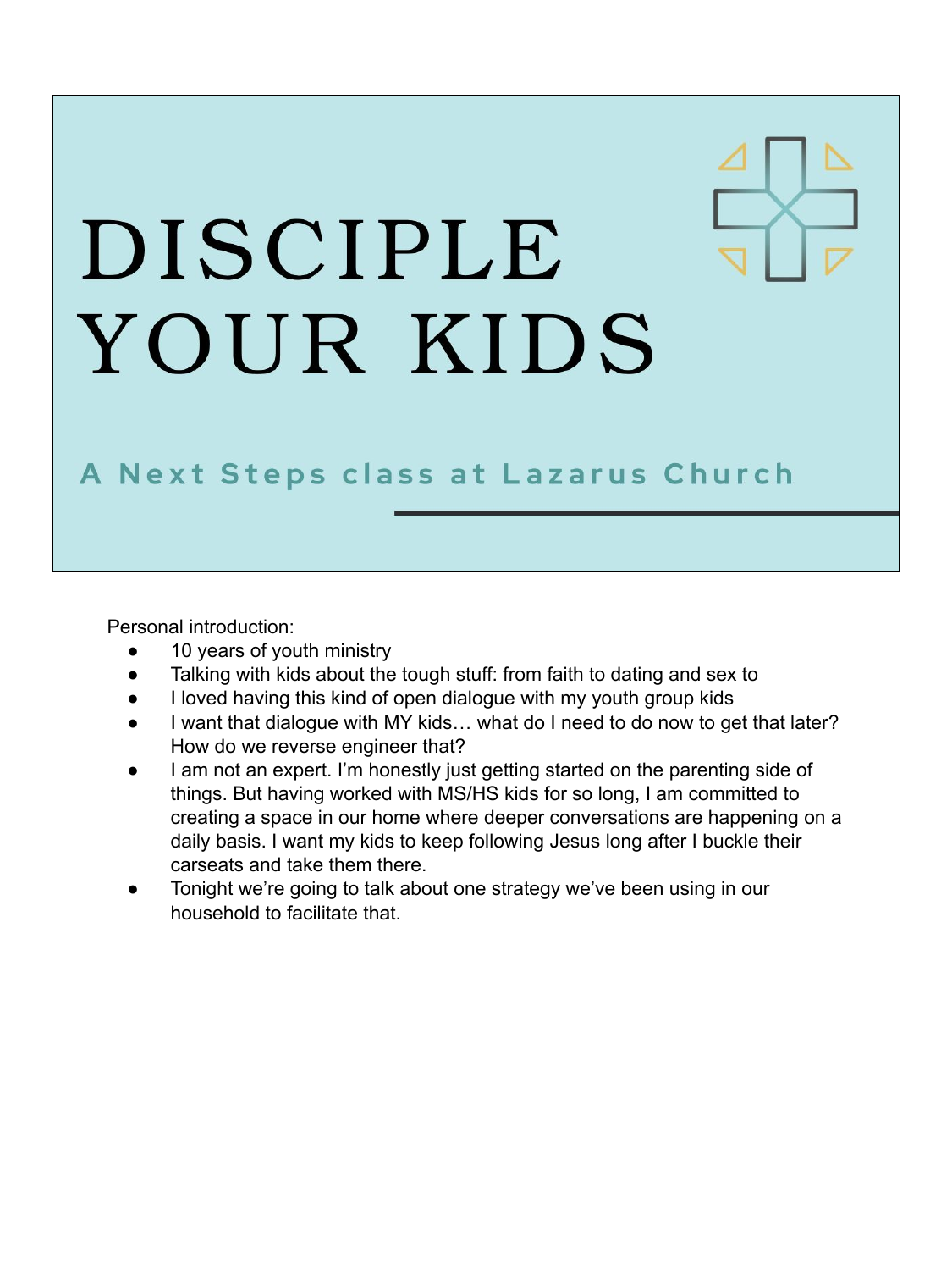

These are kids who GREW UP in the church [https://www.barna.com/research/resilient-disciples/#:~:text=In%20fact%2C%20the%2](https://www.barna.com/research/resilient-disciples/#:~:text=In%20fact%2C%20the%20percentage%20of,not%20all%20bad%20news%2C%20however) [0percentage%20of,not%20all%20bad%20news%2C%20however.](https://www.barna.com/research/resilient-disciples/#:~:text=In%20fact%2C%20the%20percentage%20of,not%20all%20bad%20news%2C%20however)

The main research examination for the *Faith for Exiles* book was conducted with eighteen- to twenty-nine-year-olds who grew up as Christian.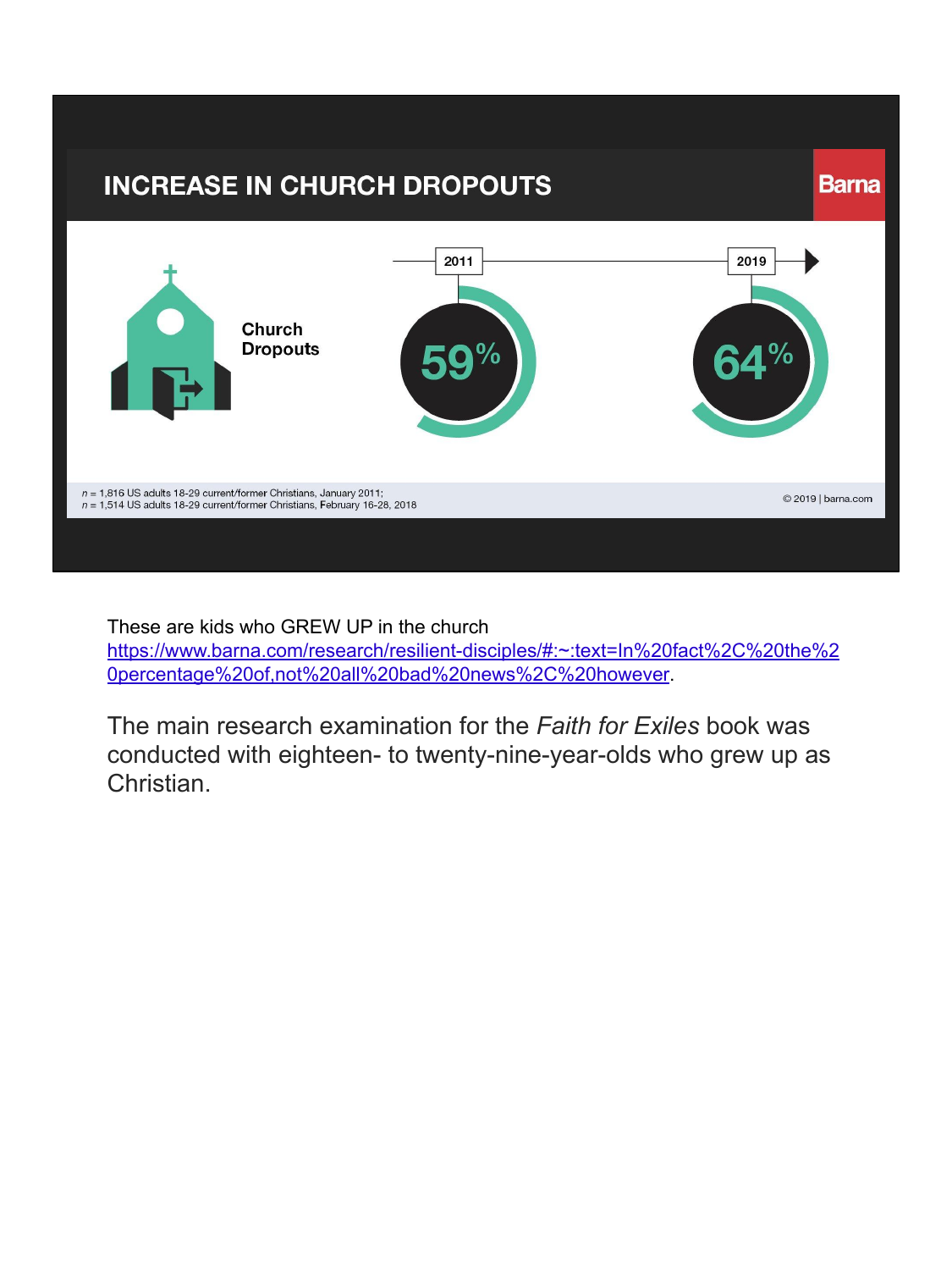#### **What about those that stay?**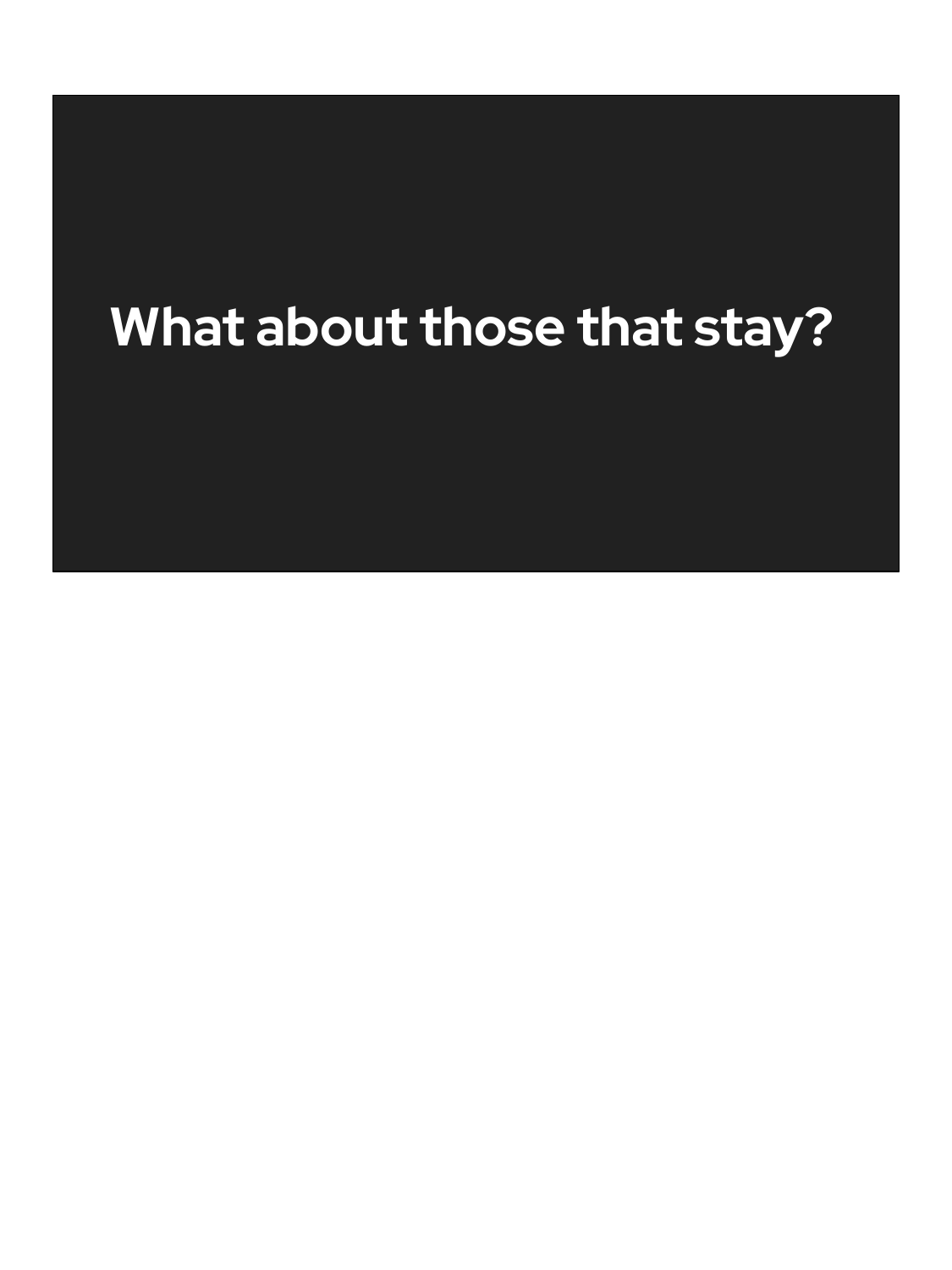#### **What about those that stay?**

Description of a "resilient disciple" (Barna Research)

- Made a commitment to Jesus (for ex. confirmation)
- They believe Jesus died for their sins & rose again
- $\bullet$  Involved in a faith community *beyond attending worship*
- Strongly affirm that the Bible IS the authoritative Word of God
- Desire to live as a disciple *outside the "four walls" of a church*

So what does it mean to be a **resilient disciple**? As defined in *[Faith for Exiles](https://faithforexiles.com/)*, individuals in this group: have made a commitment to Jesus, who they believe was crucified and raised to conquer sin and death; are involved in a faith community beyond attendance at worship services; and strongly affirm that the Bible is inspired by God and contains truth about the world. In addition, they agree with one or more of the following statements that [speak to the exilic](https://www.barna.com/why-do-young-people-stay-christian/) [conditions](https://www.barna.com/why-do-young-people-stay-christian/) in which their faith still thrives:

- I want to find a way to follow Jesus that connects with the world I live in.
- God is more at work outside the Church than inside, and I want to be a part of that.
- I want to be a Christian without separating myself from the world around me.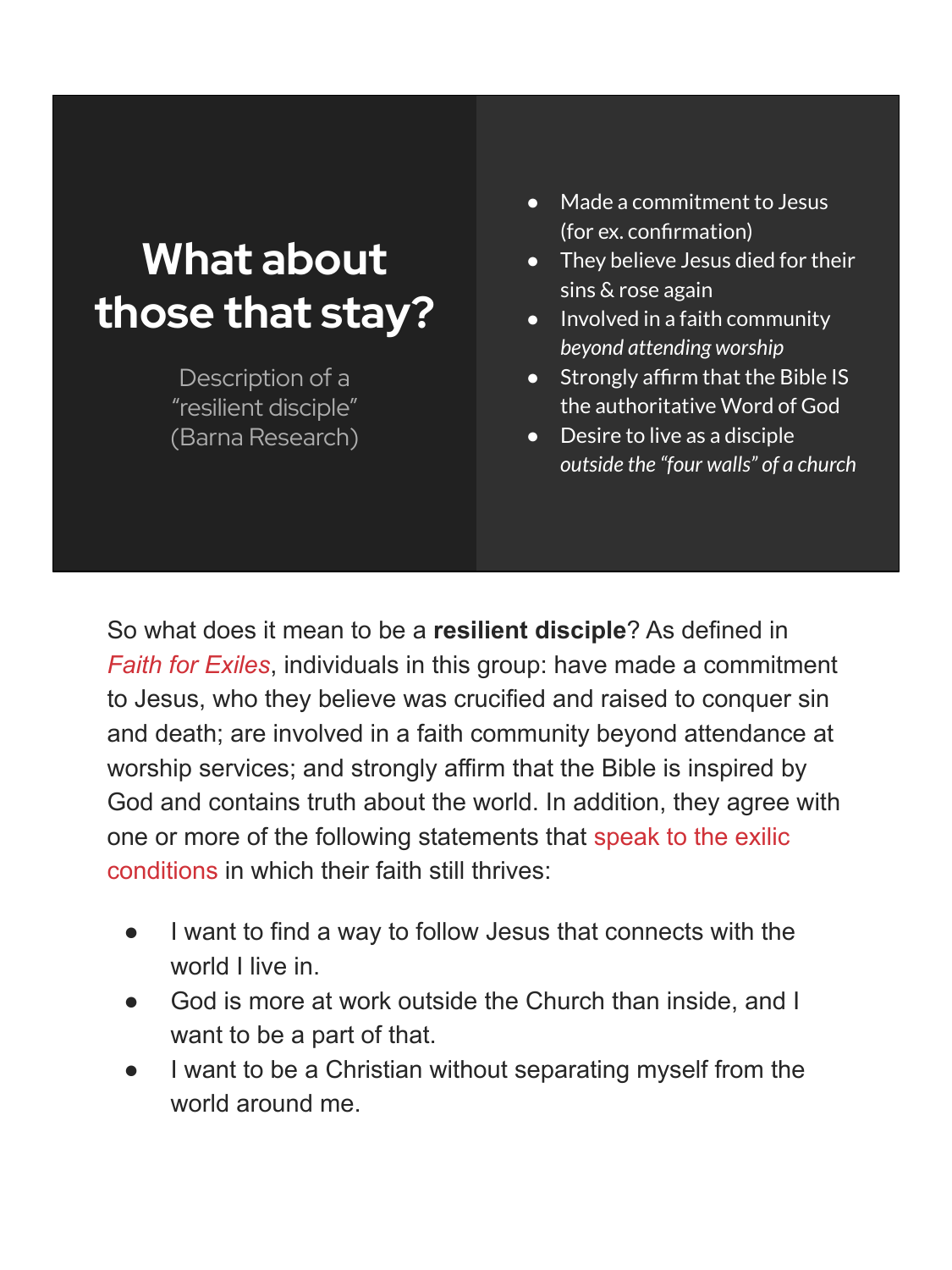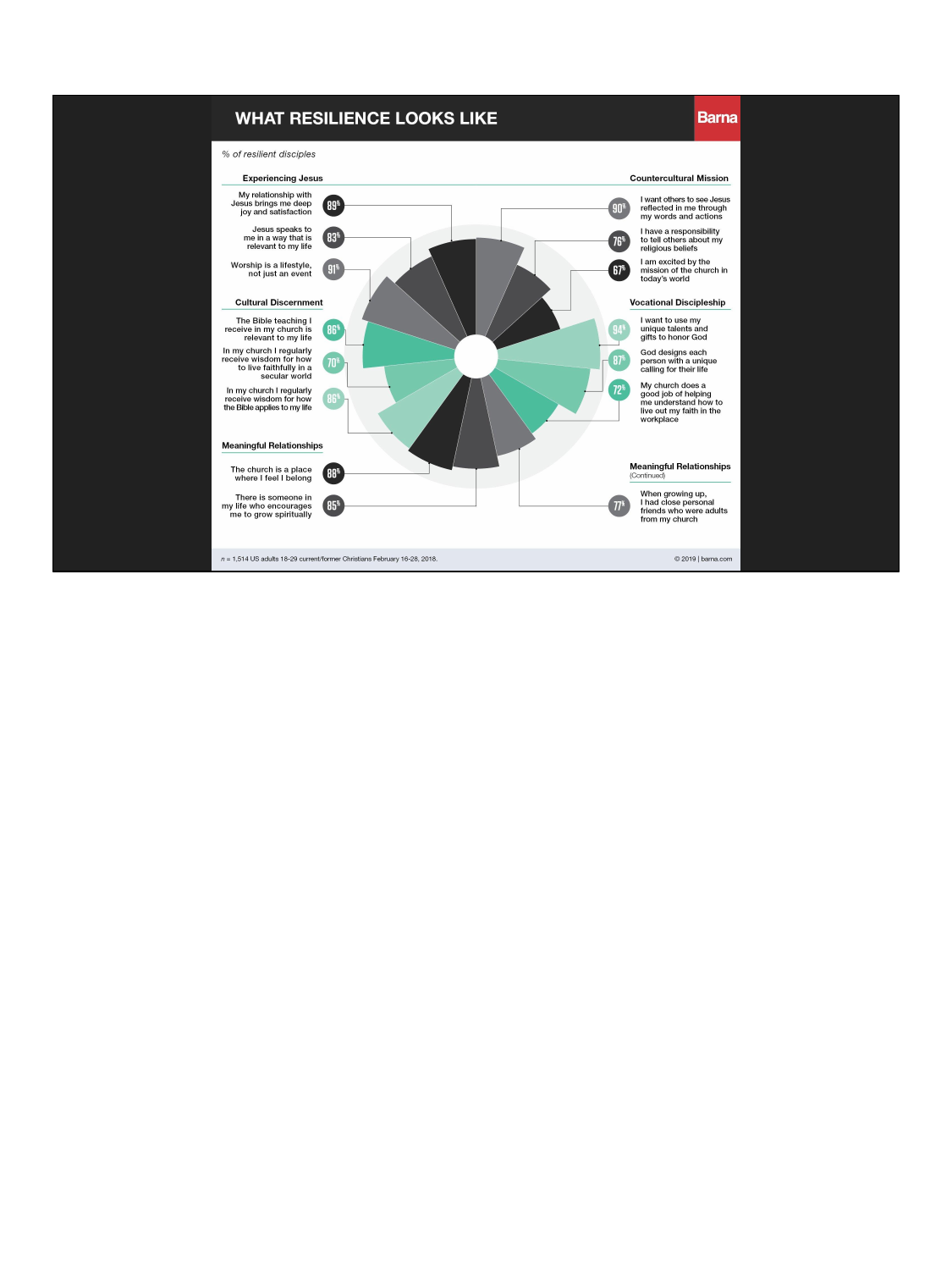

Notice how many of these do NOT come from the Sunday morning worship gathering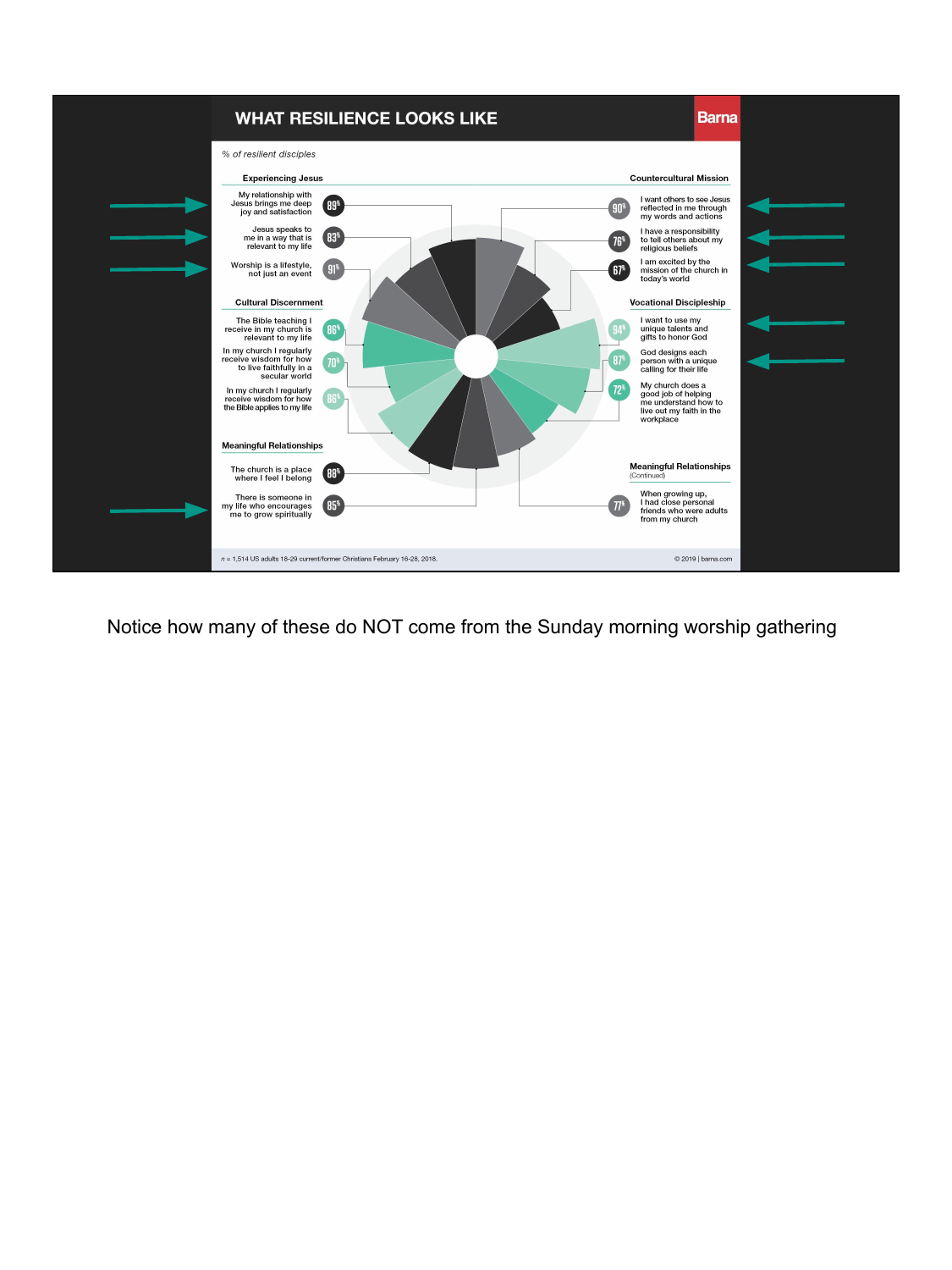"85% of parents with children under age 13 believe they have primary responsibility for teaching their children about religious beliefs and spiritual matters. However, a majority of parents don't spend any time during a typical week discussing religious matters or studying religious materials with their children."

Barna Research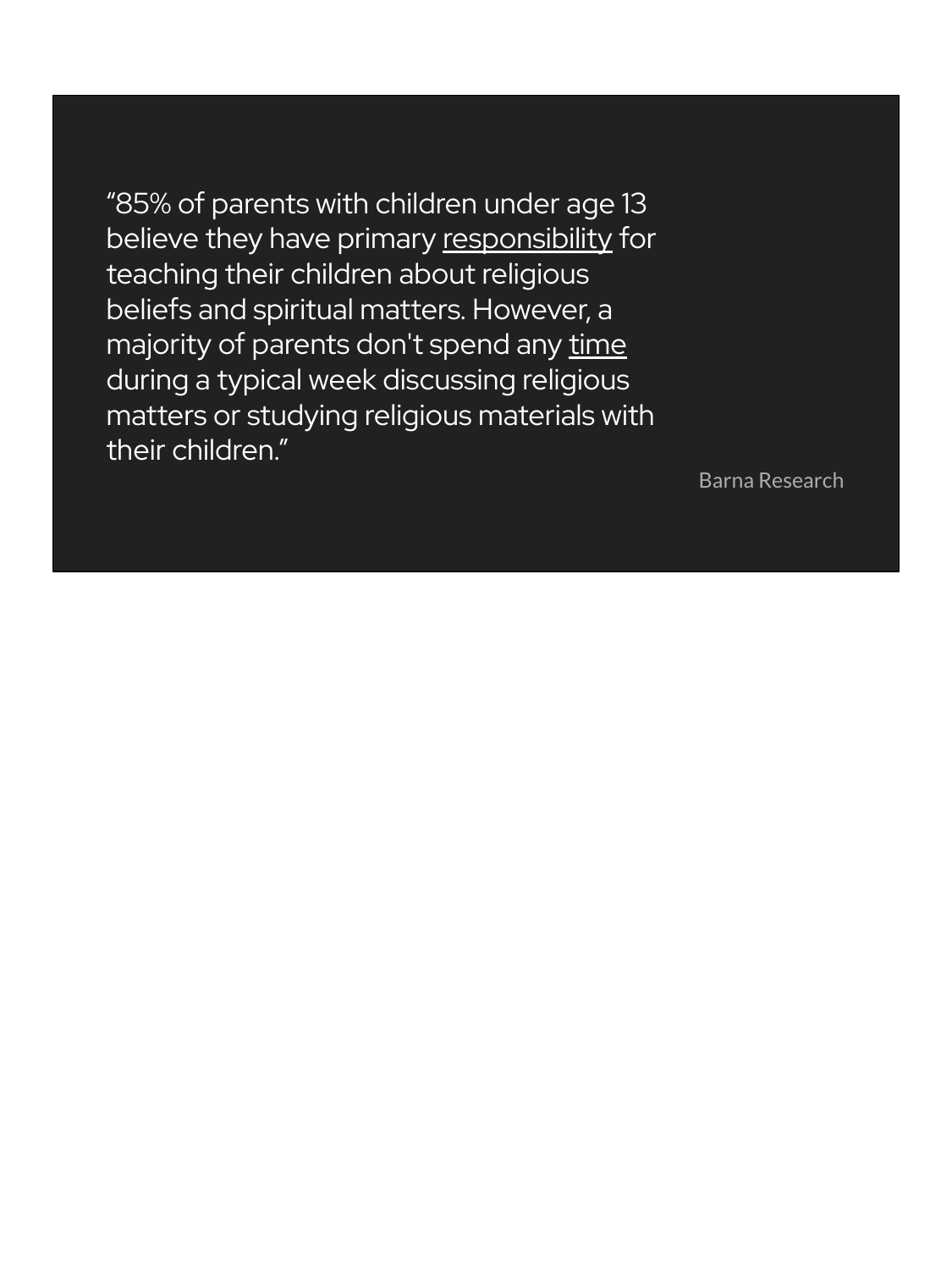

I want to address a fear: The task of discipling our kids seems impossibly big. How do we accomplish something so grand?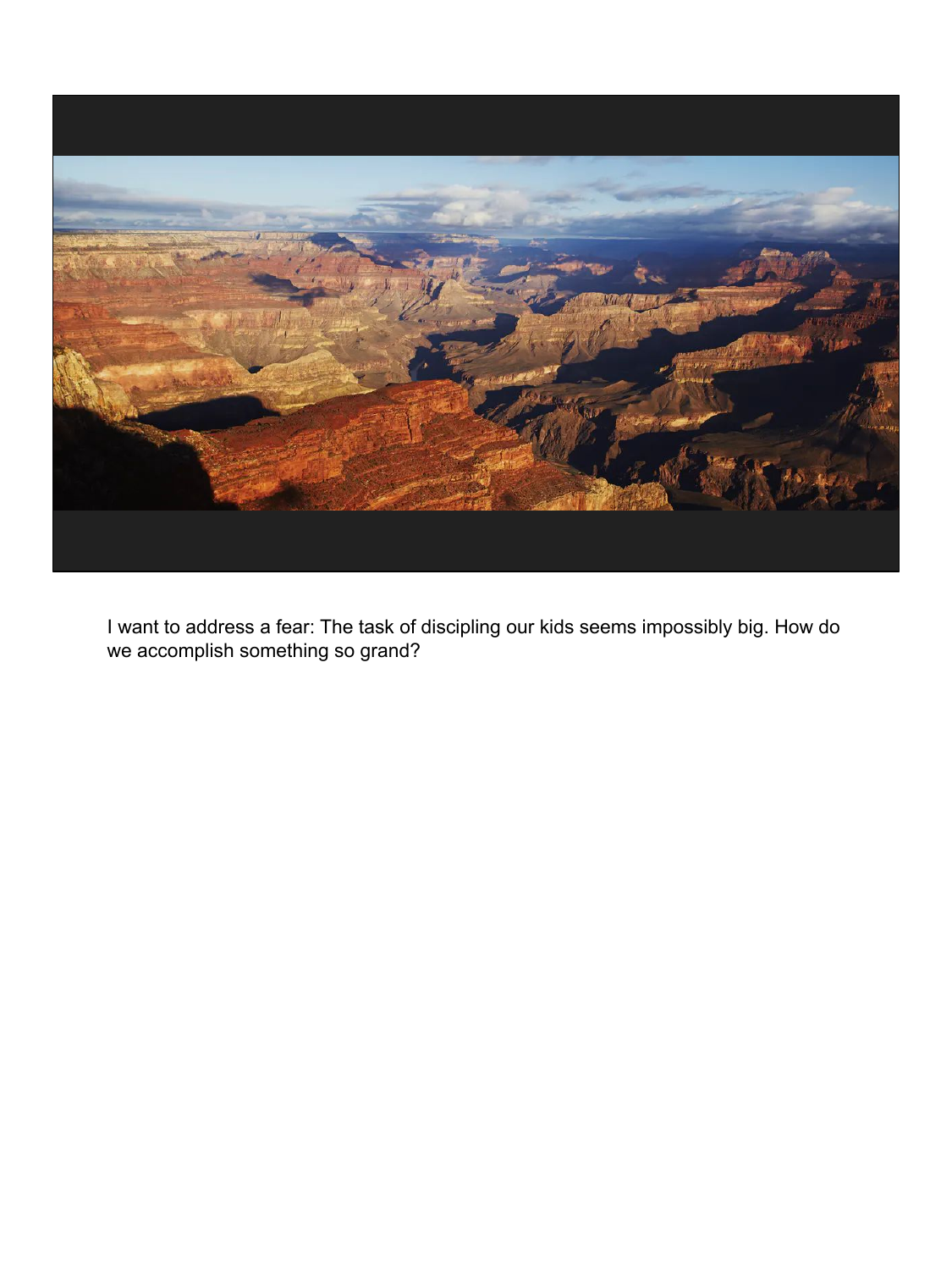

By starting the task. This is where it starts: Underwhelming, everyday, persistent rhythms. This God asking us to simply obey Him in the task of discipling our kids and trusting Him with the big picture. If the persistence of a river can carve a canyon, could the persistence of reading scripture with your kids change the landscape of your kids' lifetime? God asks us to trust and obey.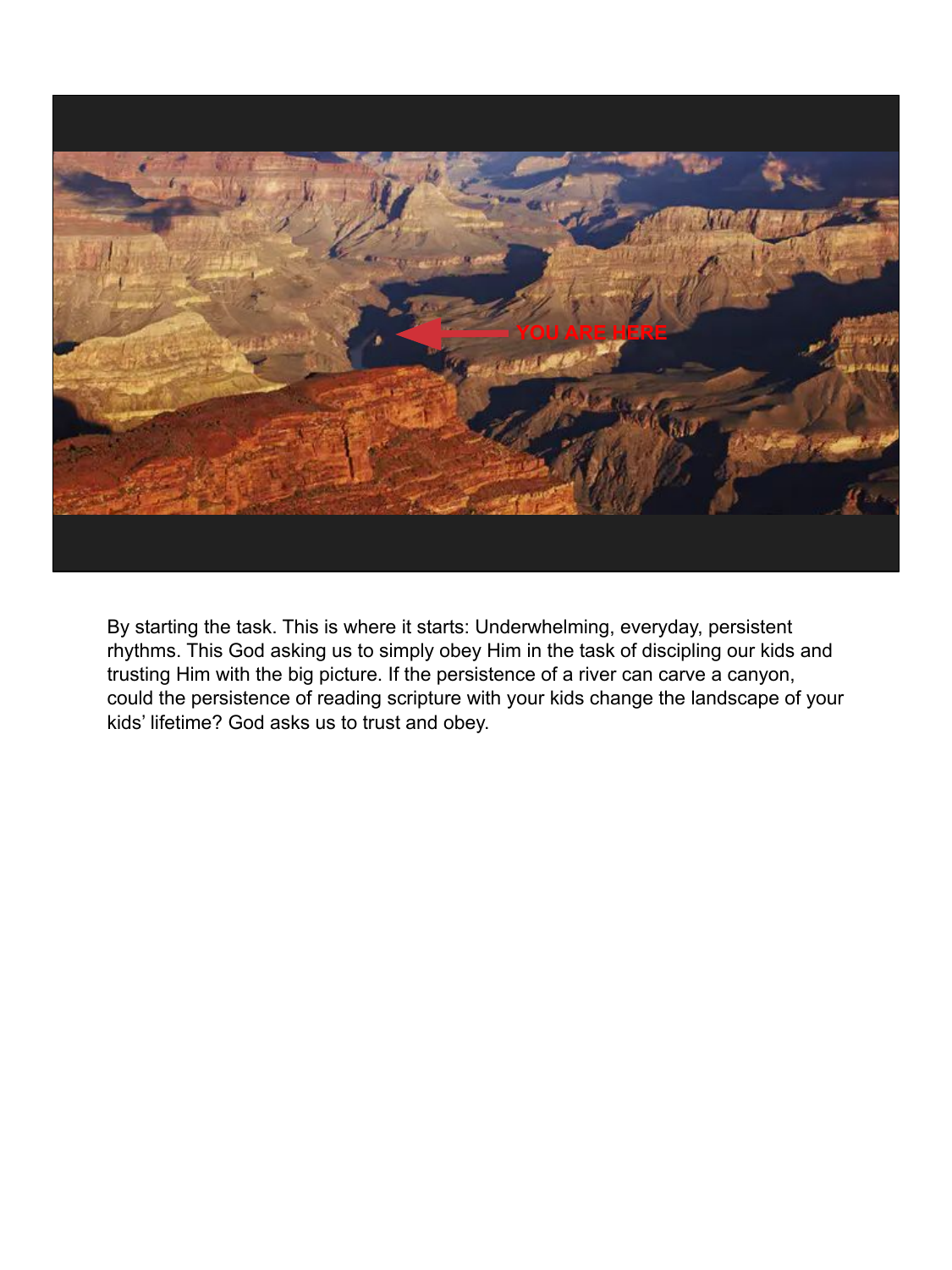#### **How much time are we talking here?**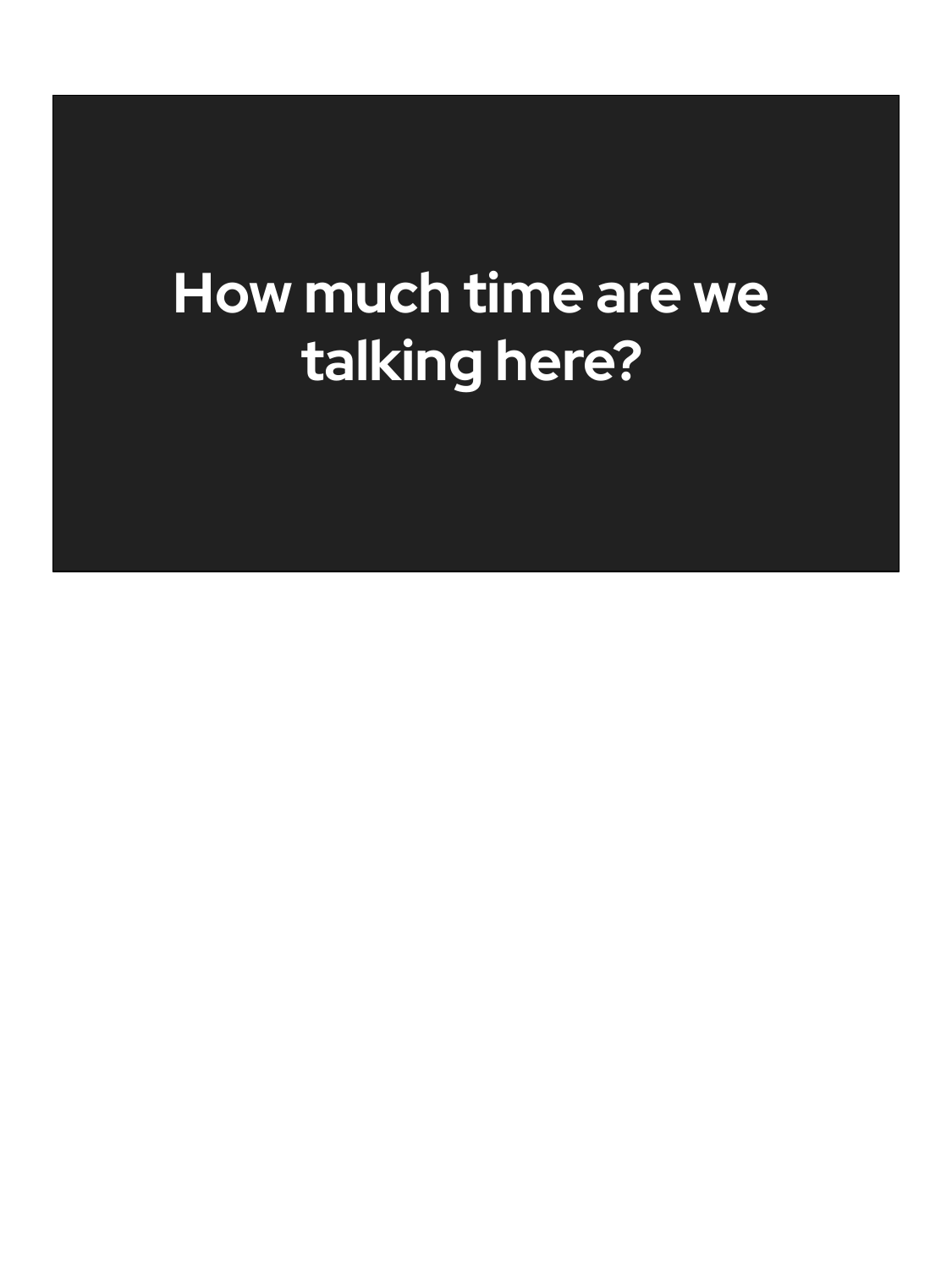#### **Less time than you'd think.**

Defining a "spiritual vibrant household" (Barna Research)

- **Spiritual practices** -- praying every day or two and reading the Bible weekly
- **Spiritual conversation**s talking about God and faith at least weekly all together
- **Hospitality** -- welcoming non-family guests regularly

<https://www.barna.com/faith-formation-at-home/>

#### **1. [What Makes for a Spiritually Vibrant Household?](https://www.barna.com/research/spiritually-vibrant-household/)**

One of the goals of this study was to learn from households that appear to be exceptionally engaged in communal and consistent faith expression in the home. Barna developed a custom metric that sorts households by reports of collective, frequent engagement in key behaviors:

- **Spiritual practices—defined here as praying every day or** two and reading the Bible weekly all together
- **Spiritual conversations**—defined here as talking about God and faith at least weekly all together
- **Hospitality**—defined here as welcoming non-family guests regularly, or at least several times a month

Households that participate in all of these activities at this frequency are what Barna refers to as **spiritually Vibrant**. A quarter of respondents in this study (25%) describes a household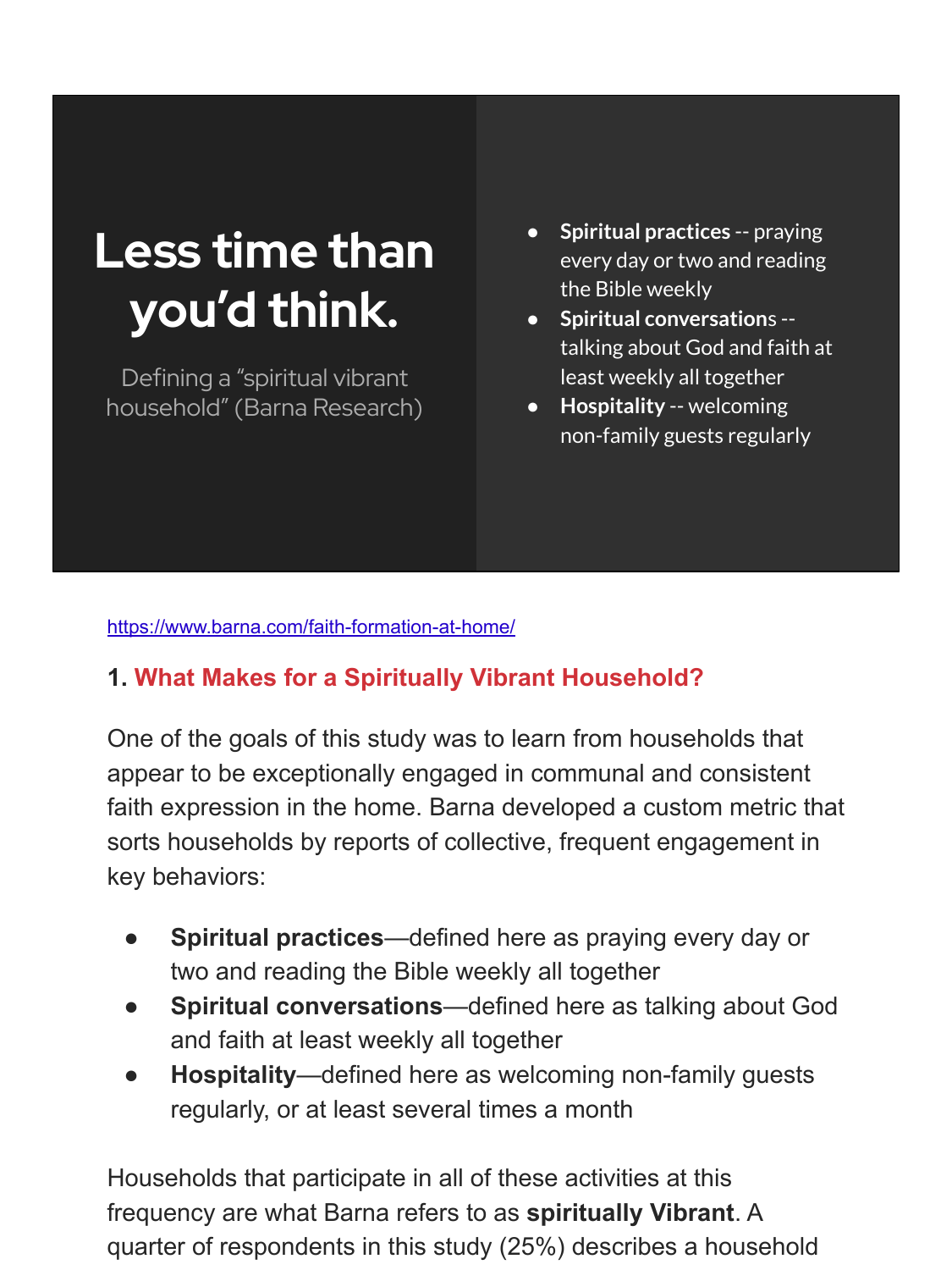environment that is Vibrant. Others describe homes that are Devotional (only participate in spiritual practices and spiritual conversations), Hospitable (only practice hospitality) or Dormant (participate in none of the above).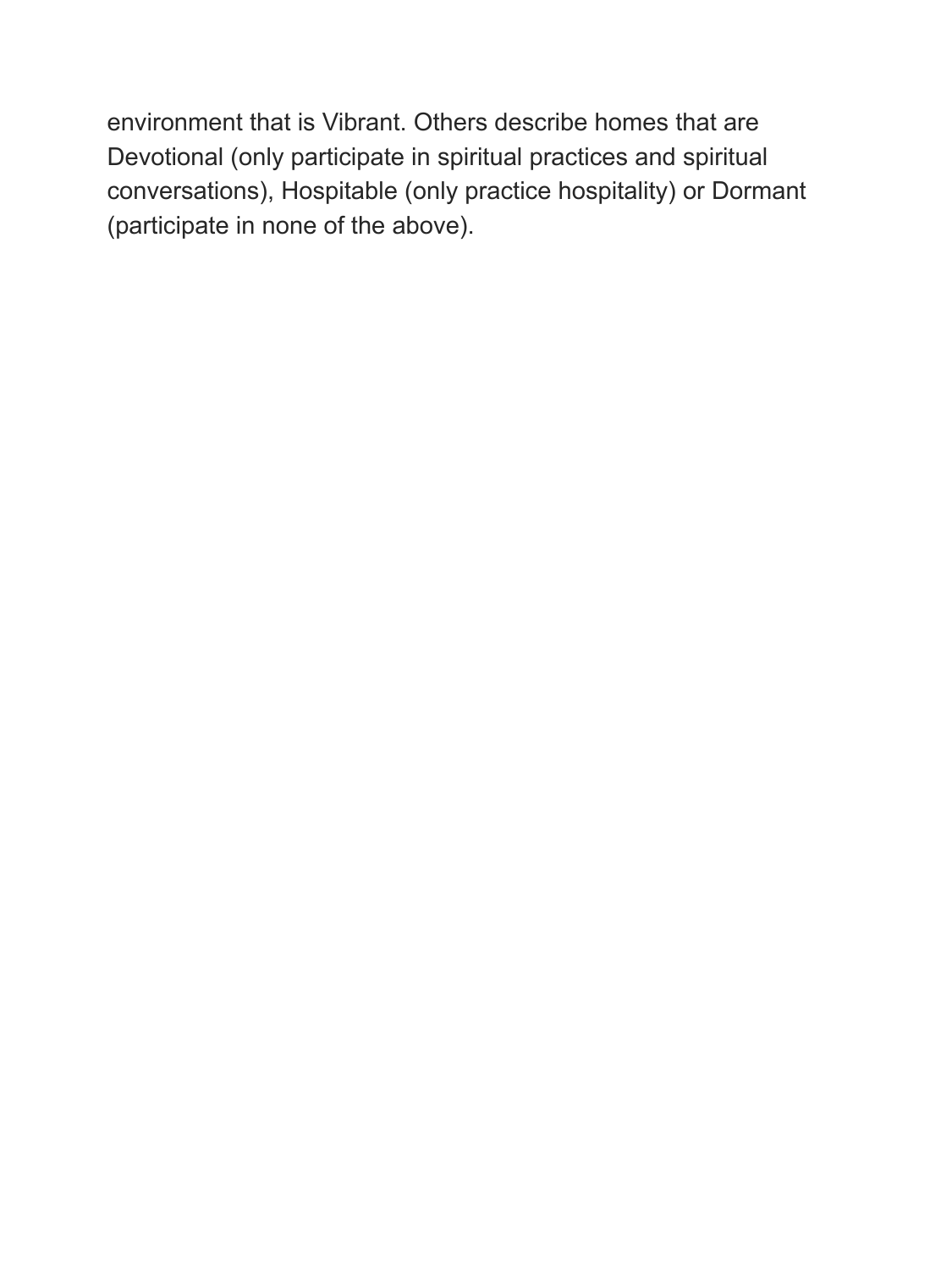#### **Less time than you'd think.**

Defining a "spiritual vibrant household" (Barna Research)

- **Spiritual practices** -- praying every day or two and reading the Bible weekly
- **Spiritual conversations** talking about God and faith at least weekly all together
- **Hospitality** -- welcoming non-family guests regularly

We're going to talk about how to hit these first two tonight. Research shows you can start building a lasting faith legacy for your kids, grandkids, and great grandkids in just the time that it takes to pray every other day, read the Bible and have faith conversations *once per week*. This could be the single most important thing you ever do for your kids and it's simpler than setting up a 529 for their college.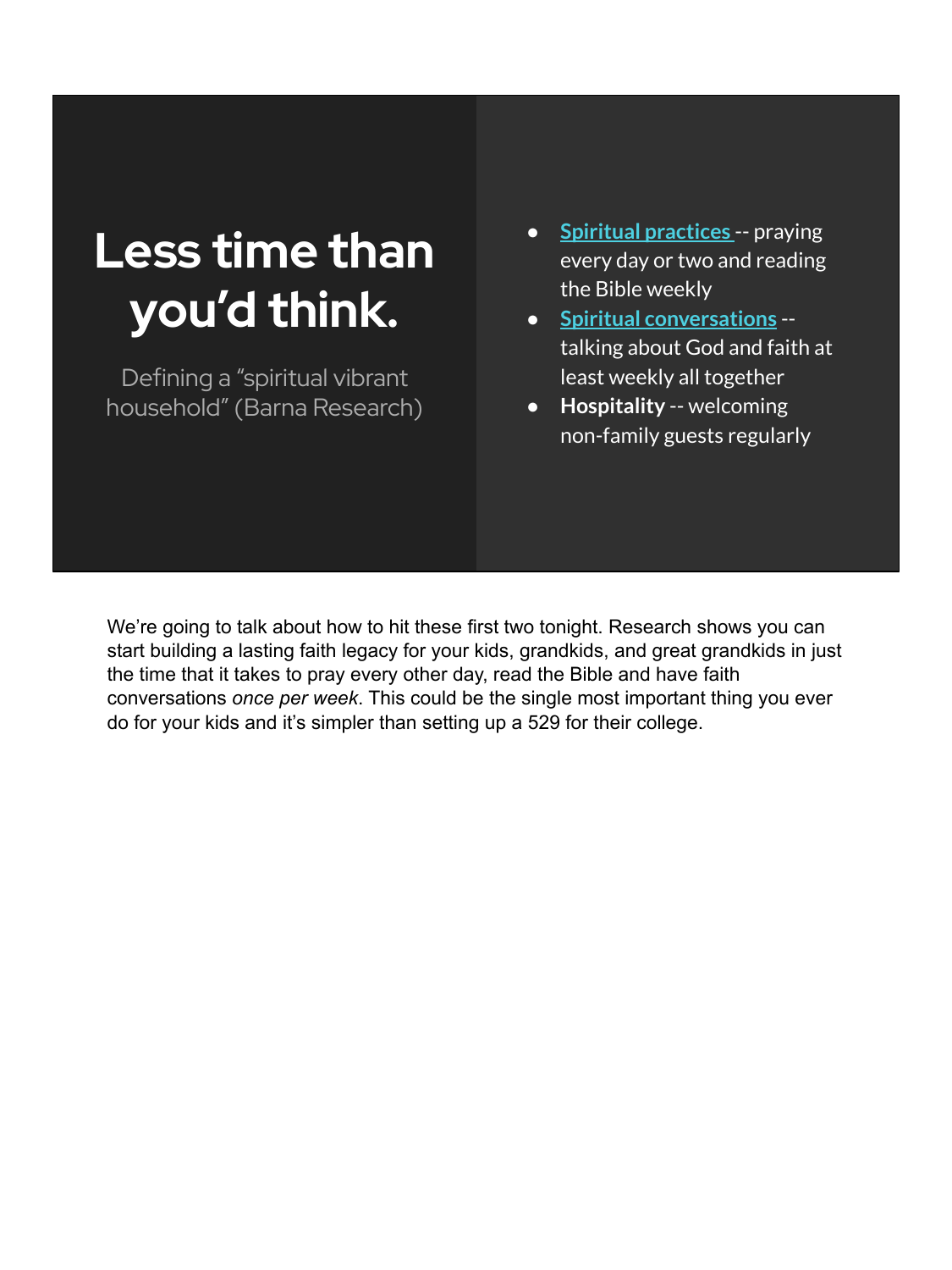# Is it worth it?

"A majority of practicing Christians tell Barna they became Christians long before adulthood, usually before they were 12 years old."

<https://www.barna.com/faith-formation-at-home/>: A majority of practicing Christians tells Barna they became Christians long before adulthood, usually before they were 12 years old.

In terms of the "most bang for your parenting buck," nothing beats what we're going to learn tonight.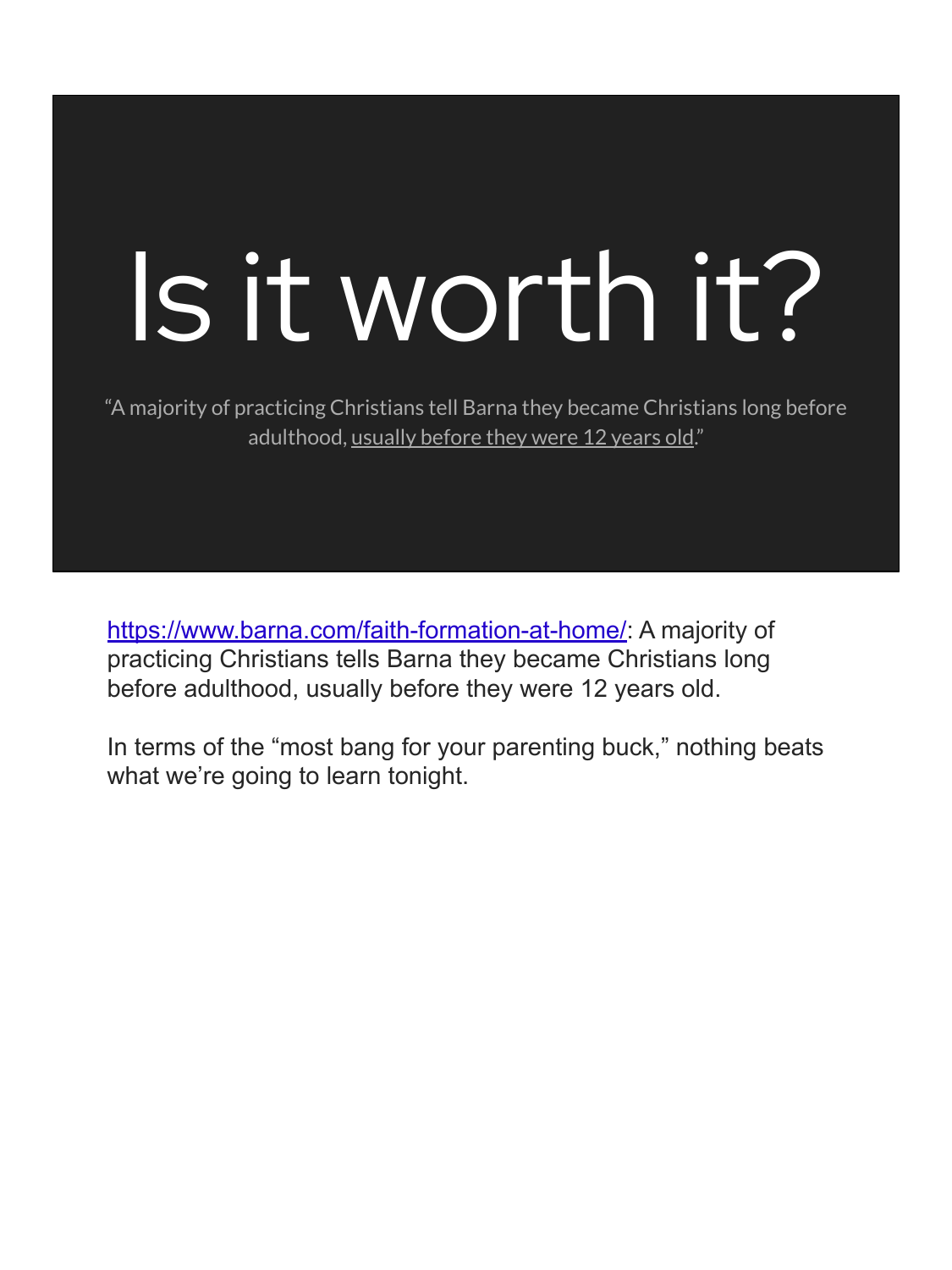

Up to age 12 -- I do you watch, I do you help Age 12-18 (typical confirmation time frame) -- You do, I help. Age 18+ -- You do, I cheer!

At Lazarus, we see confirmation as a partnership between parents and other faith teachers & pastors.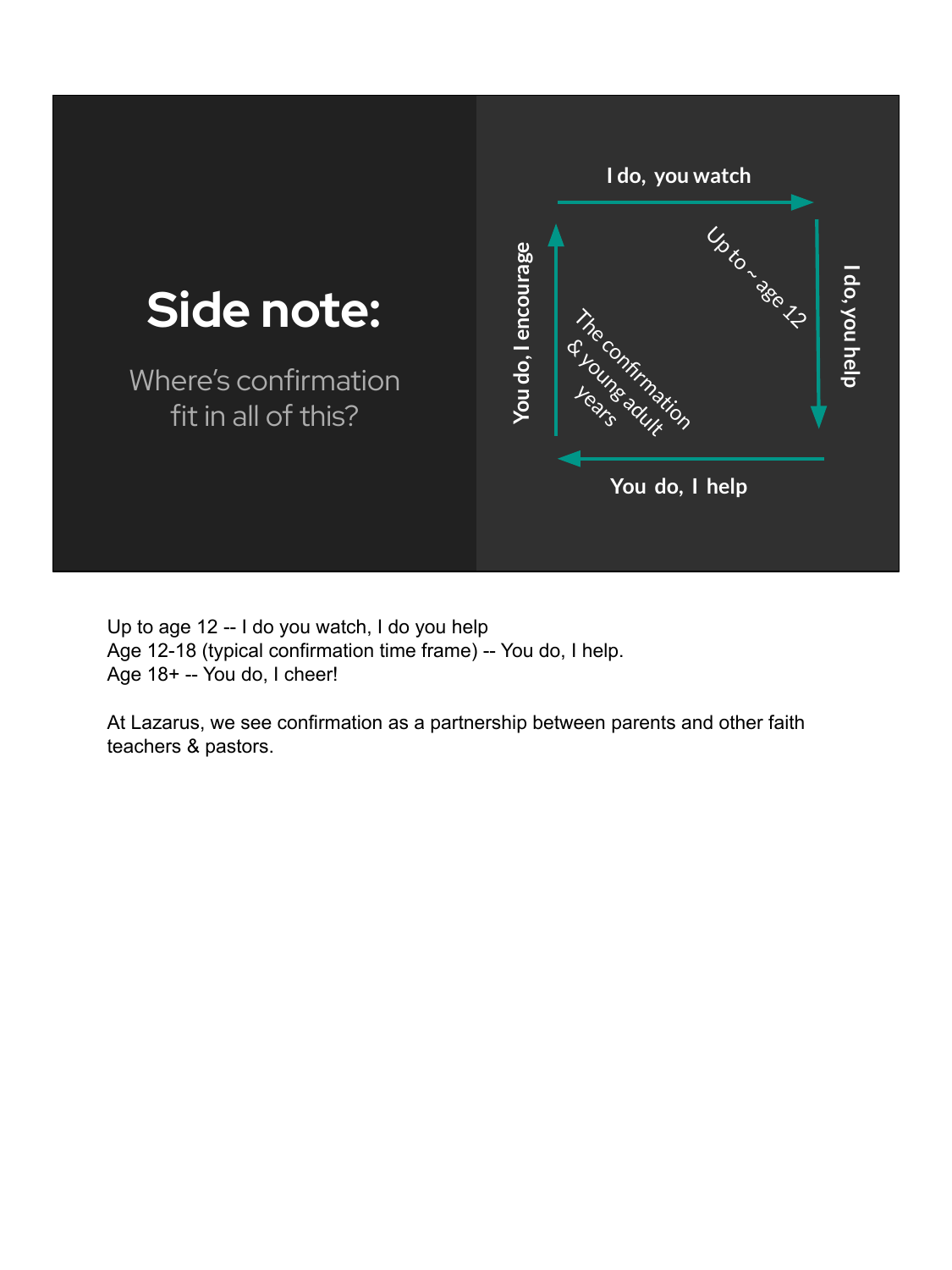### **Family Worship**

How to create a consistent place in your home life for **spiritual practices** & **spiritual conversations**

Family worship is where that belief that you *should* be the primary faith influence takes shape. It's where the rubber meets the road.

Remember: What makes for a spiritually vibrant household? We're talking about two of the three (third is hospitality, which we could do a completely different session about).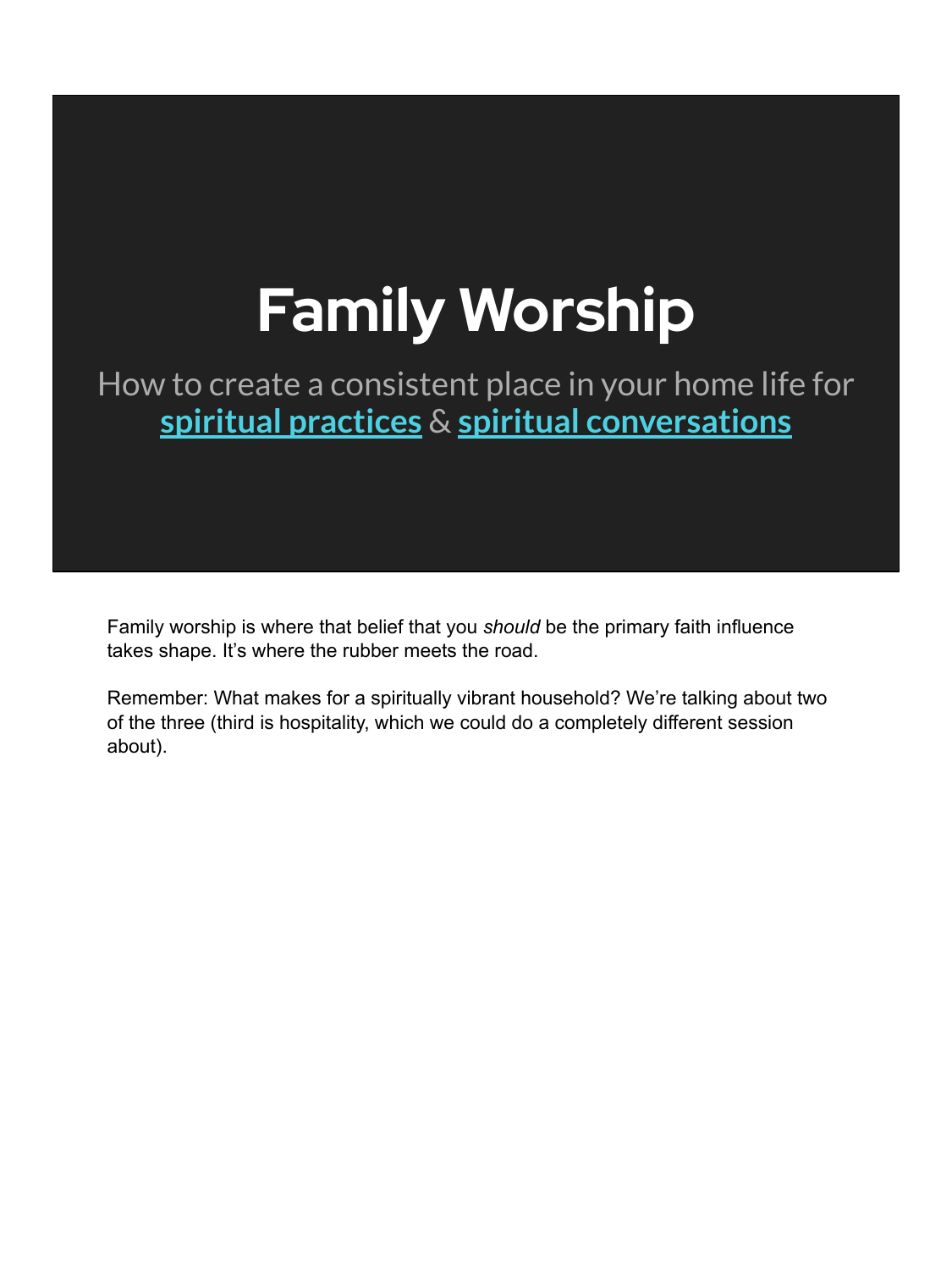"You shall love the LORD your God with all your heart and with all your soul and with all your might. And these words that I command you today shall be on your heart. You shall teach them diligently to your children, and shall talk of them when you sit in your house, and when you walk by the way, and when you lie down, and when you rise."

Deuteronomy 6:5-7 (ESV)

Family worship is CONSISTENT. Remember the earlier stat, a spiritually vibrant household was one that prayed daily or every other day and read the Bible and discussed spiritual matters in the home once per week or more.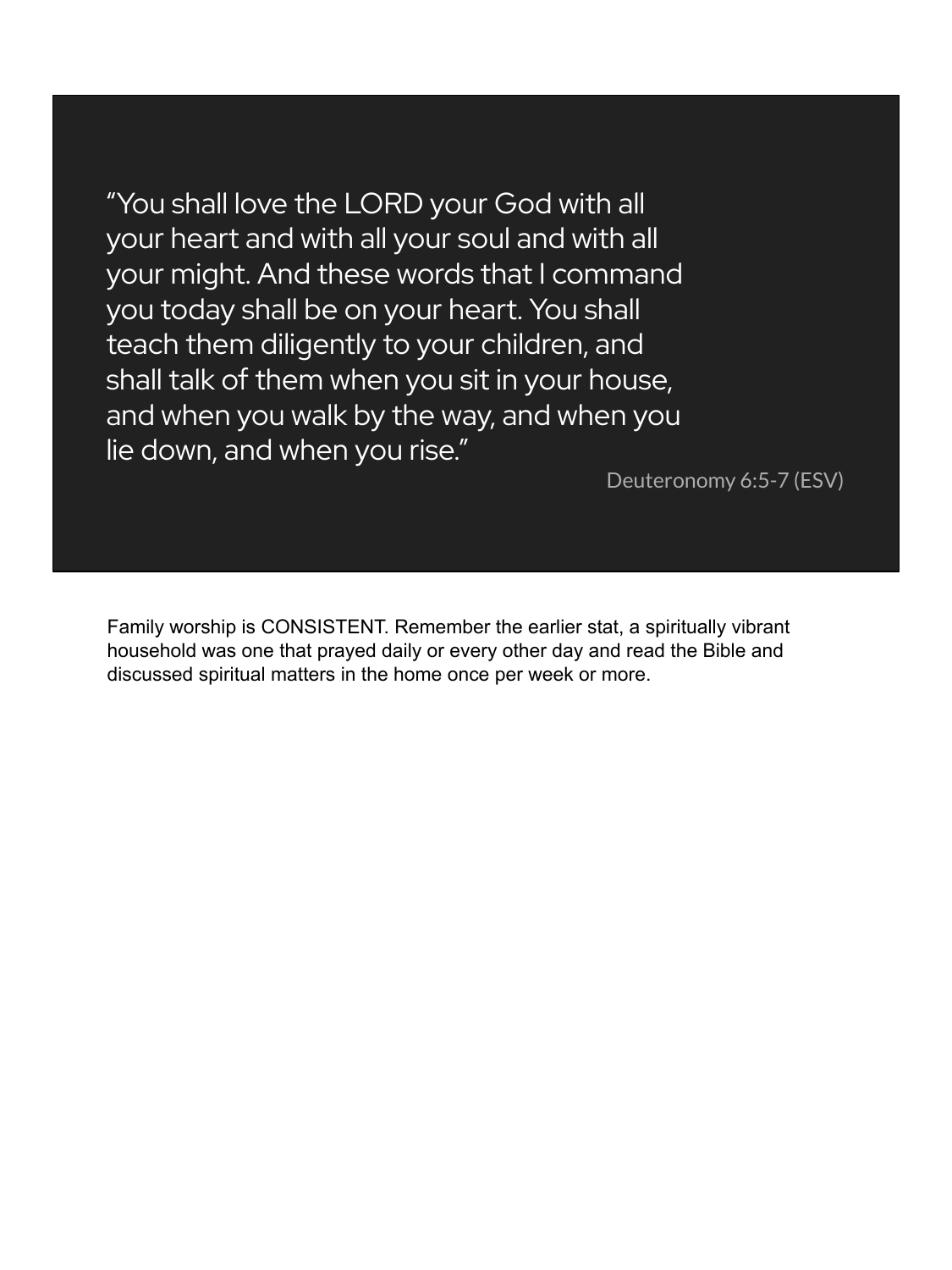"[A house] is actually a school and a church, and the head of the household is a bishop and a priest in his house."

Martin Luther (1483-1546)

Family worship is LED BY YOU, the parent. You have the God-given authority to do this… to lovingly lead your family.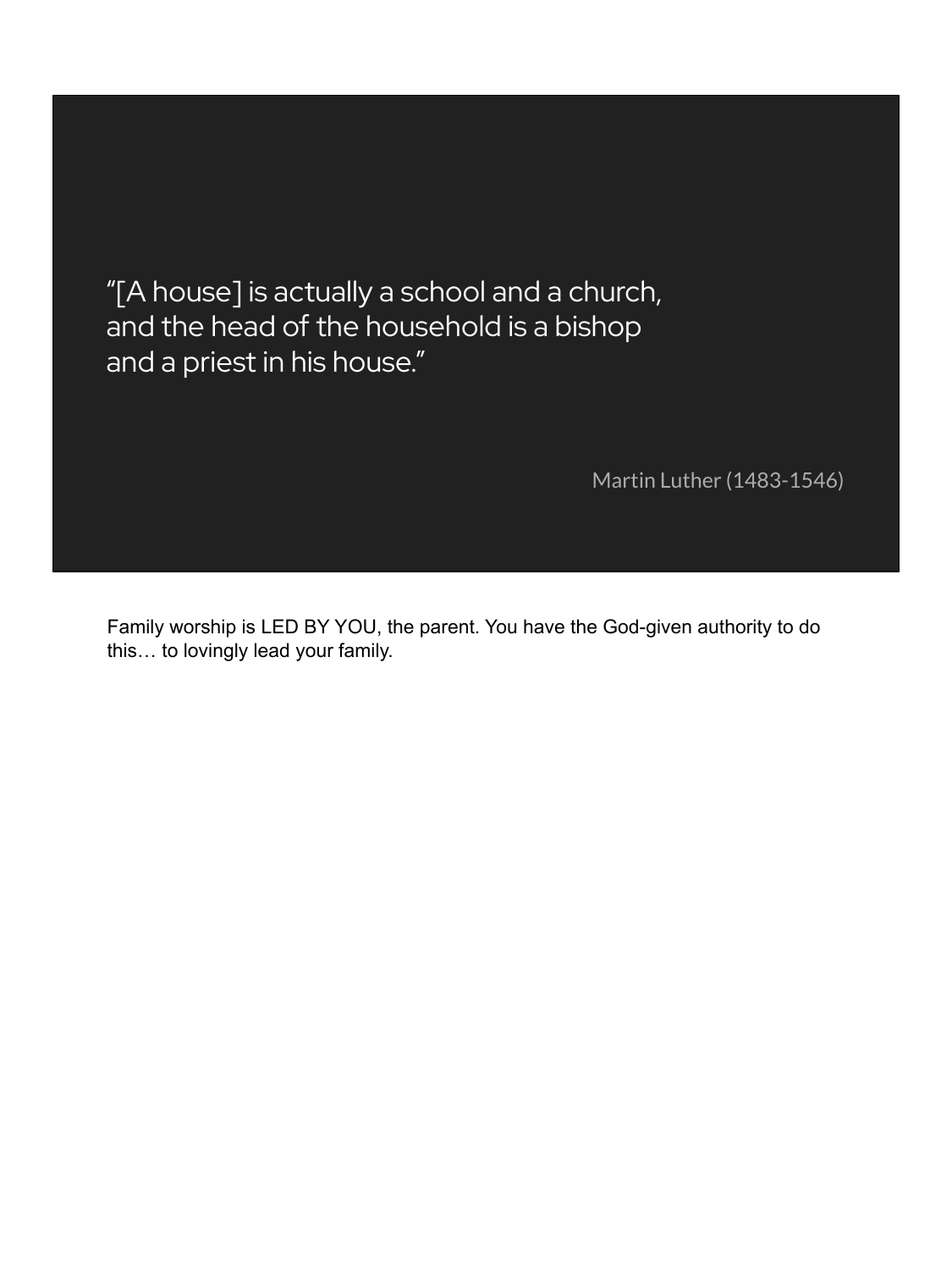"Not only do we live at a hectic pace, but each stage of life has its peculiar pressures."

Don Carson (1946 -)

Family worship is FLEXIBLE. It changes as your kids change.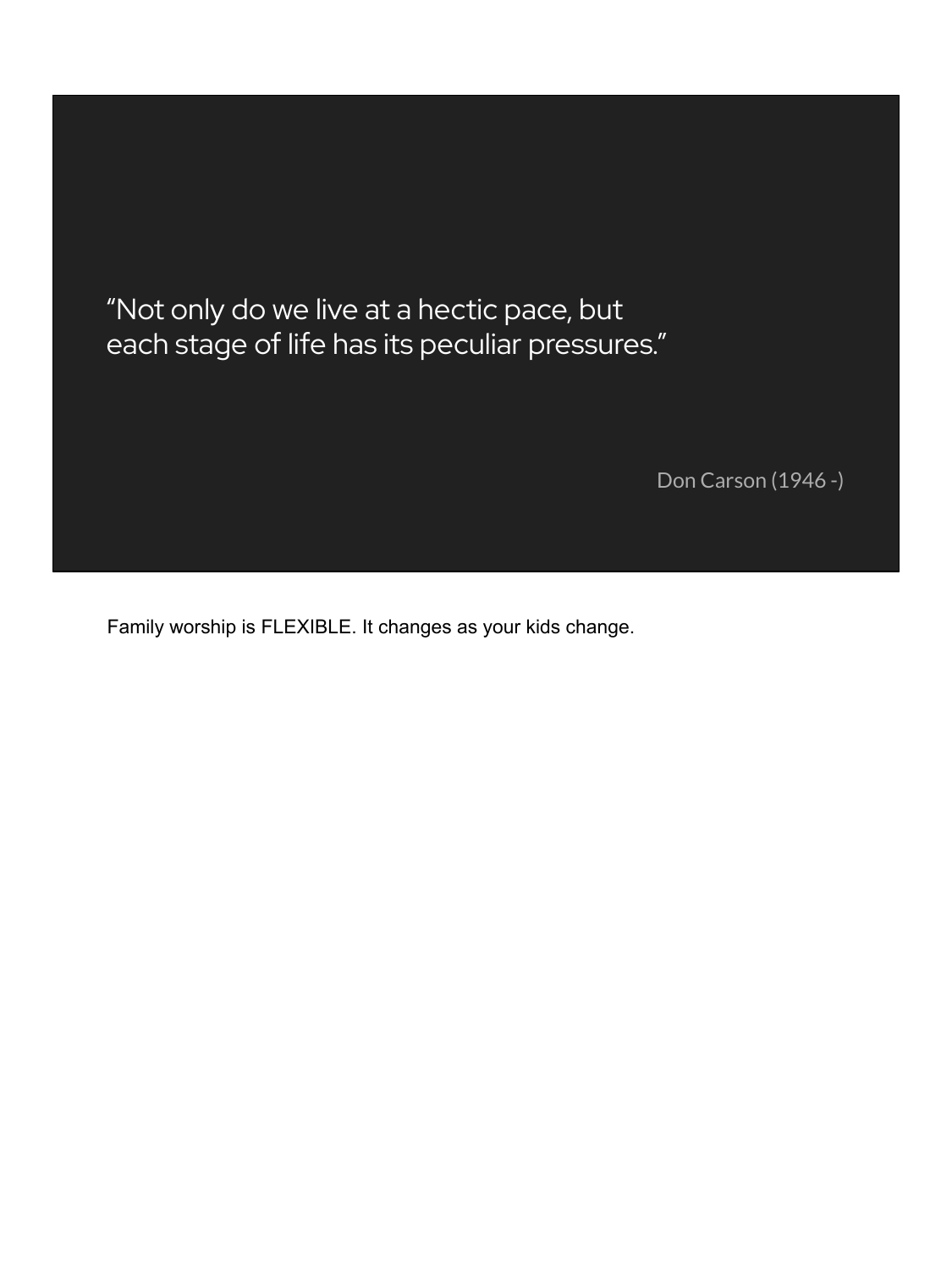"Fathers, do not provoke your children to anger, but bring them up in the discipline and instruction of the Lord."

Ephesians 6:4 (ESV)

Family worship is DISCIPLESHIP. The root of the word discipline and disciple are the same… they mean to teach.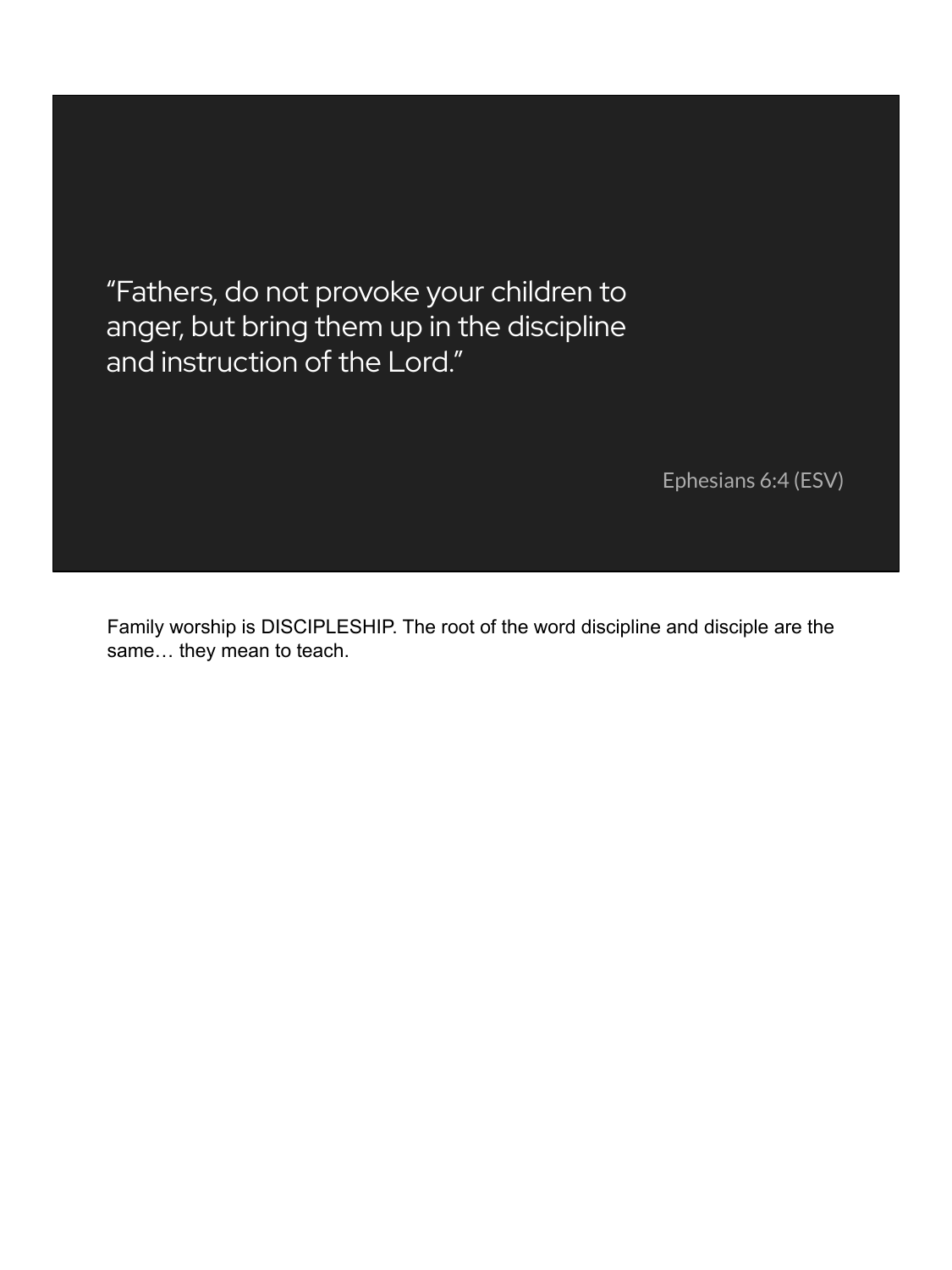#### **Three parts to Family Worship**

Read, Pray, Sing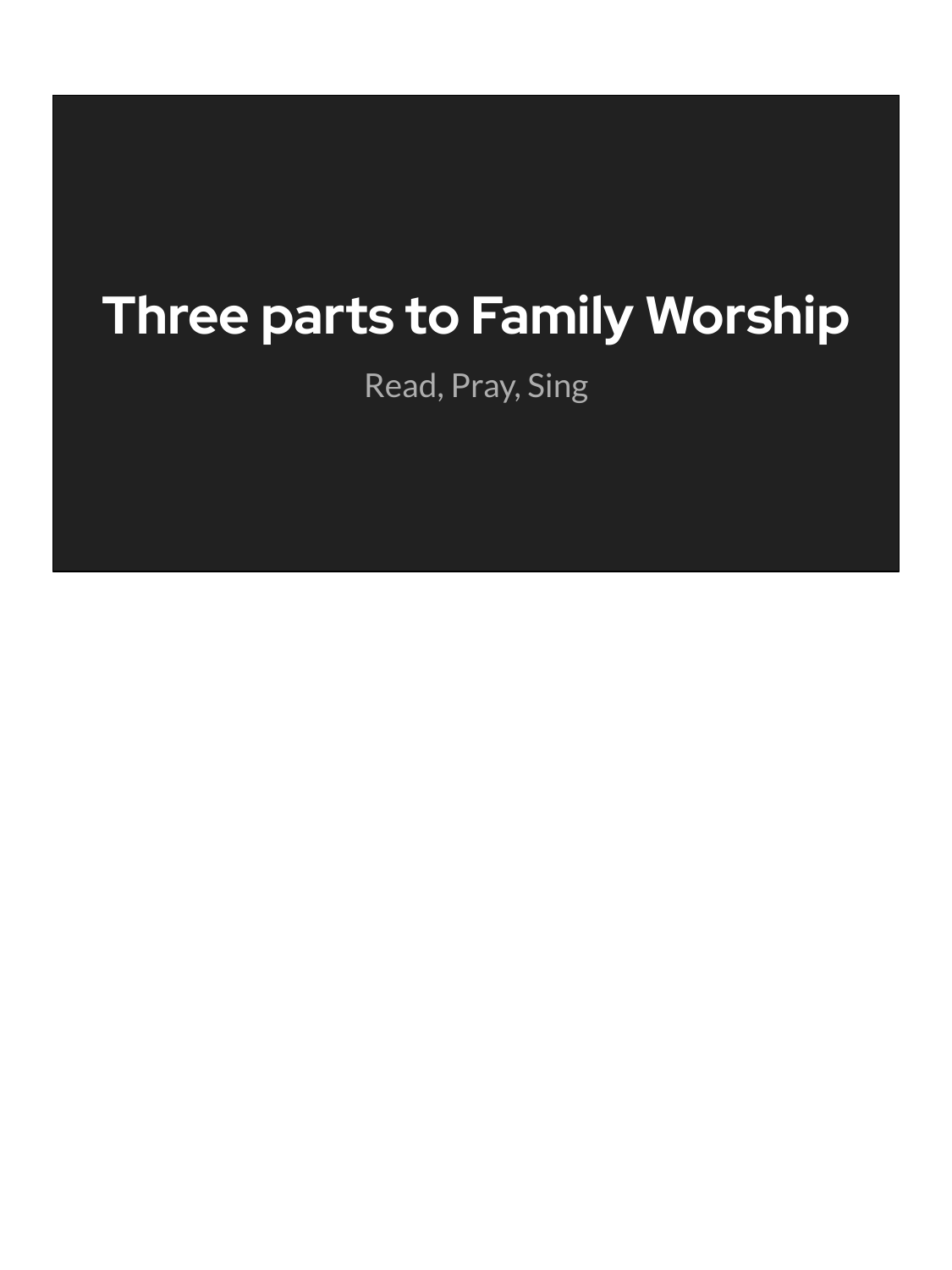#### **Read**

Start by reading the Bible. You can read, quests can read, and as they get older, your children can take turns reading!

- Choose a Bible (many children's Bibles available)
- Read one story or section
- Commentate as you read (especially when reading a more advanced translation)
- Read children's Bibles or storybook Bibles cover to cover (younger kids) OR start in the<br>Gospel of Luke (older kids)
- Don't be surprised when kids ask things you don't know. Respond: "That's a great question! I don't know but we can find out."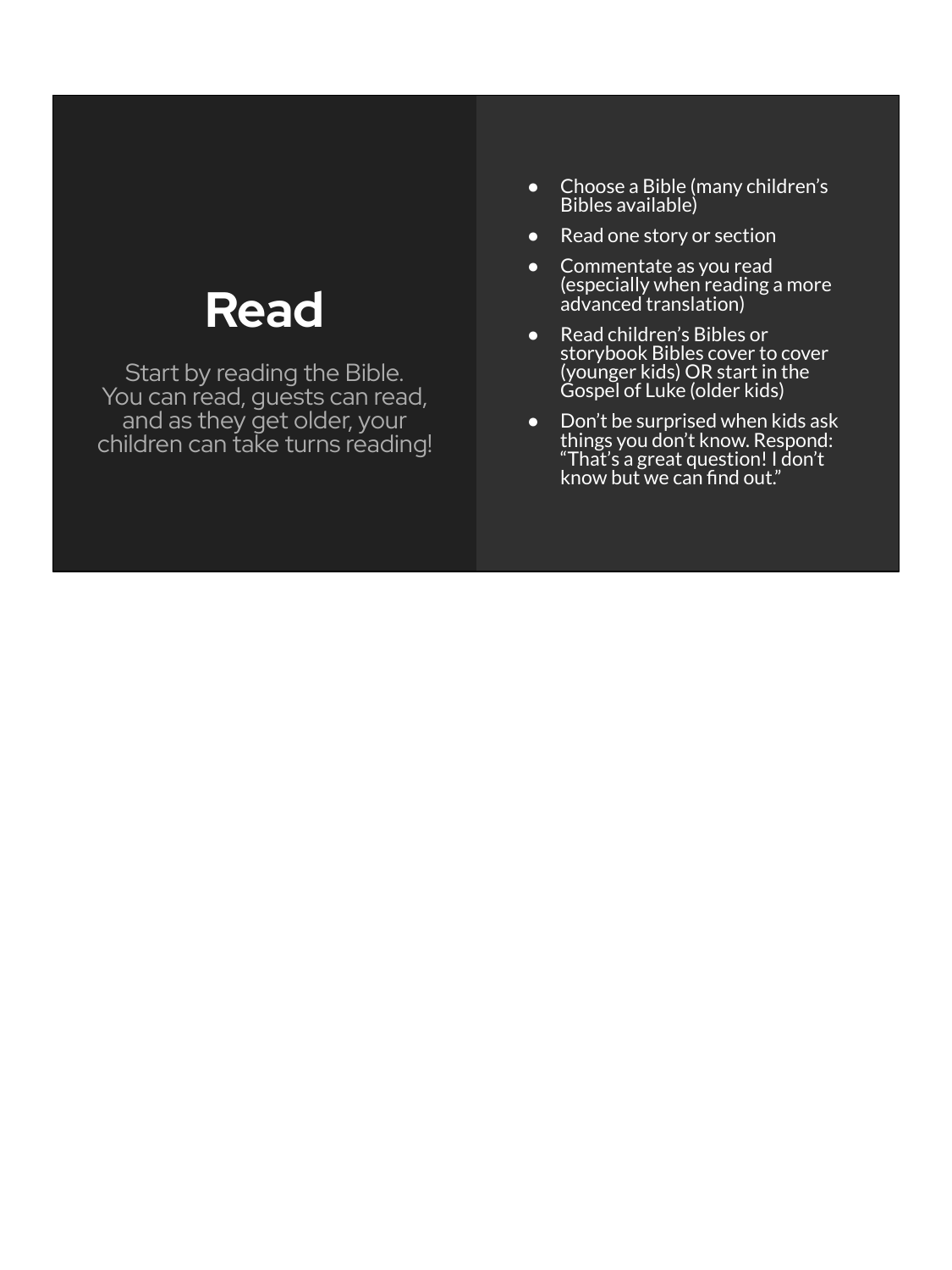#### **Pray**

You are teaching your child(ren) to pray simply by praying. There's no one to impress, so go for it!

- Rote prayers can work as a place to start.
- Allow children to add prayer requests (and hide your chuckles when they pray for the craziest stuff!)
- Challenge yourself. If you're just getting started with praying  $\overline{\phantom{a}}$ from the heart, try these prompts:
	- God, you are \_\_\_.
	- Thank you for \_\_\_.
	- $\circ$  Help us  $\_\_$ .
- Talking to God is as simple as talking to any other family member!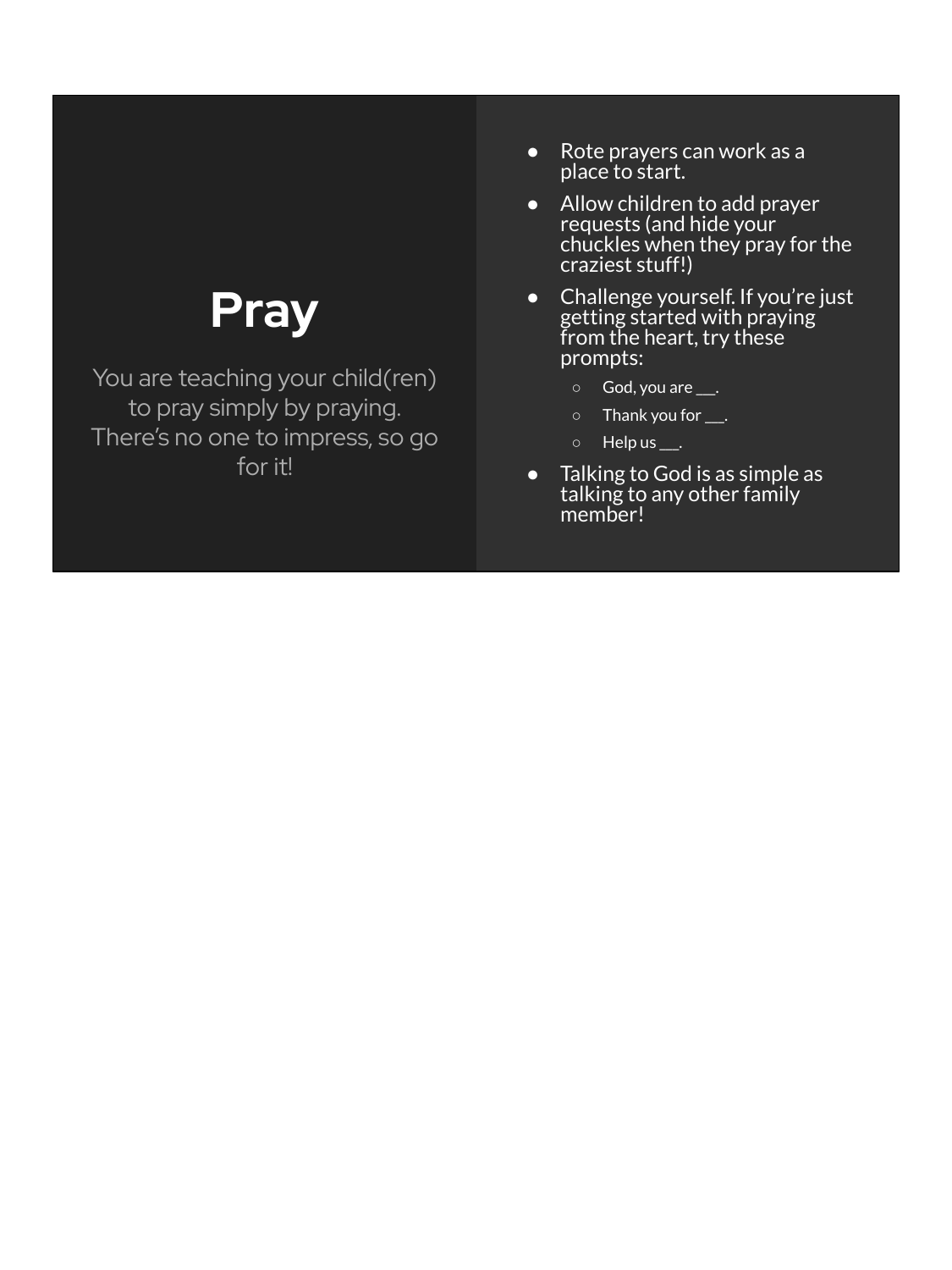#### **Sing**

Singing's not for everyone. But maybe that's why God gave us YouTube?

- You have options!
	- Sing a song you know
	- Look up the lyrics to a song we sing at church and sing acapella
	- Listen to (or sing along with) something on YouTube
- Can't get on board? Read a Psalm, pick up a book of Christian poetry, or swap in a devotional here.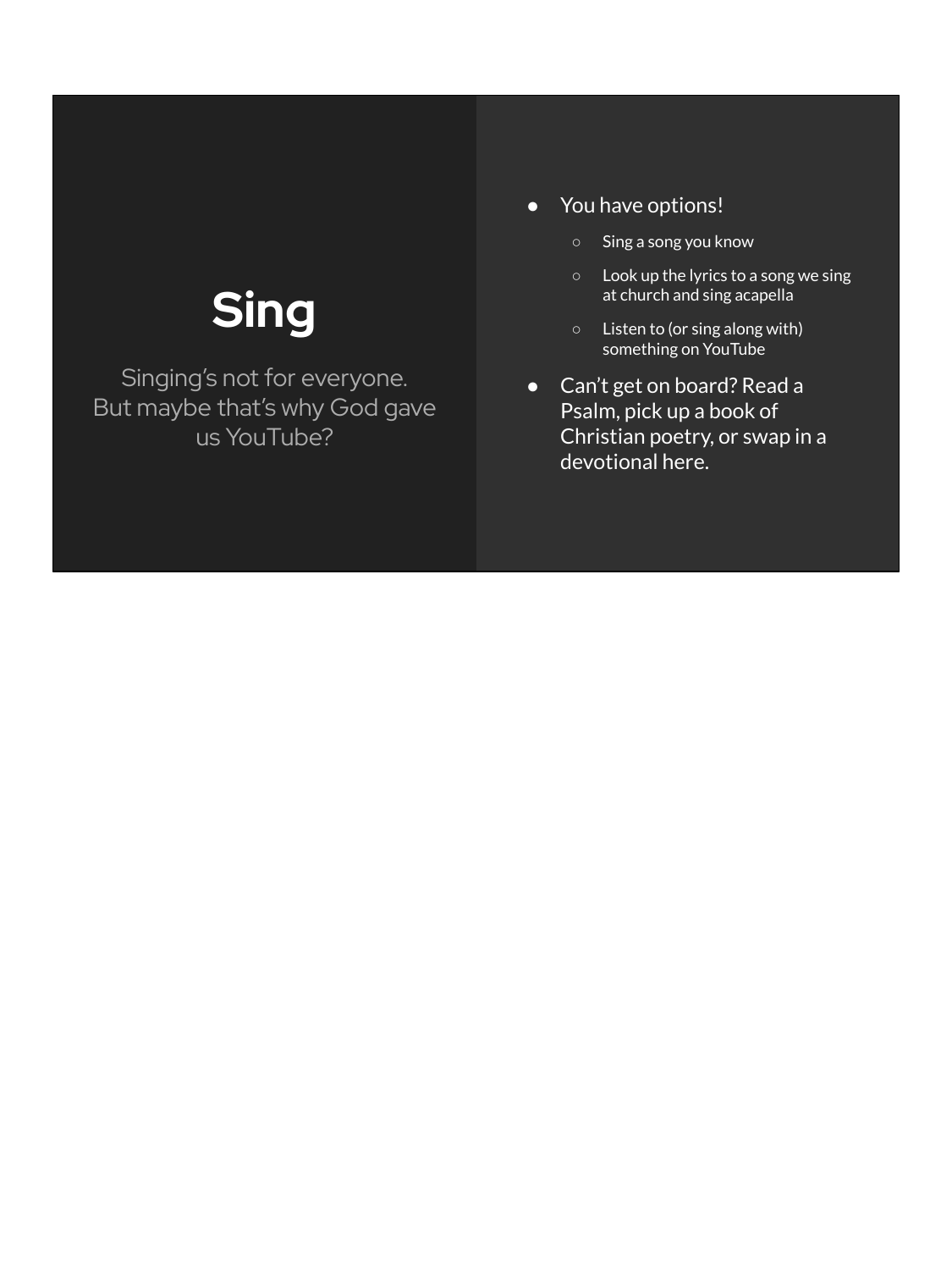#### **Tips for starting successfully**

Addressing common challenges

- Embrace the flexibility of the read/pray/sing outline
- Set the bar low
- $\bullet$  It's not a big deal when you miss
- Treat goofing off with grace
- Tie it to something your family *already does together*
- Consistency beats length

- Flexibility -- the reason this works is because of the simplicity -- it can grow as your kids grow. And if you want to add or remove things in different seasons of life, that's great! For ex. Someone gave Flint a devotional book for Easter so we're reading that at the beginning before we read the Bible. And when it's done, there's no pressure for us to rush out and find a new one. We'll probably go back to the simple way we were doing it before.
- Bar Low -- Remember that statistic from earlier, spiritually vibrant households pray every day or every other day and do some form of family worship just once per week! Think you can do it on weeknights? Start by aiming for 3x/week and grow from there.
- Miss -- We tied family worship to something we do every single day (bedtime routine), but that doesn't mean it happens every day. We do NOT make a big deal out of it. If you say you're gonna start this next Friday and then it doesn't happen and you feel guilt... that is Satan and not from God. There is nothing God wants more than to spend time with your family. So move on with joy looking forward to the NEXT time you get to do family worship!
- Goofing Off -- Sometimes we just scrap our plans and move on without family worship if the evening is falling to pieces. We'd rather do that than give a negative impression of spending time with God. If you're starting this with older kids, expect resistance. See it through their eyes (they'd rather be doing whatever it is they'd normally be doing).
- Does Together -- Saturday pancakes? Do this right afterwards! Friday movie night? Do this right after dinner and before the movie starts! We tied it to the end of bedtime routine. Experiment with different time frames until you find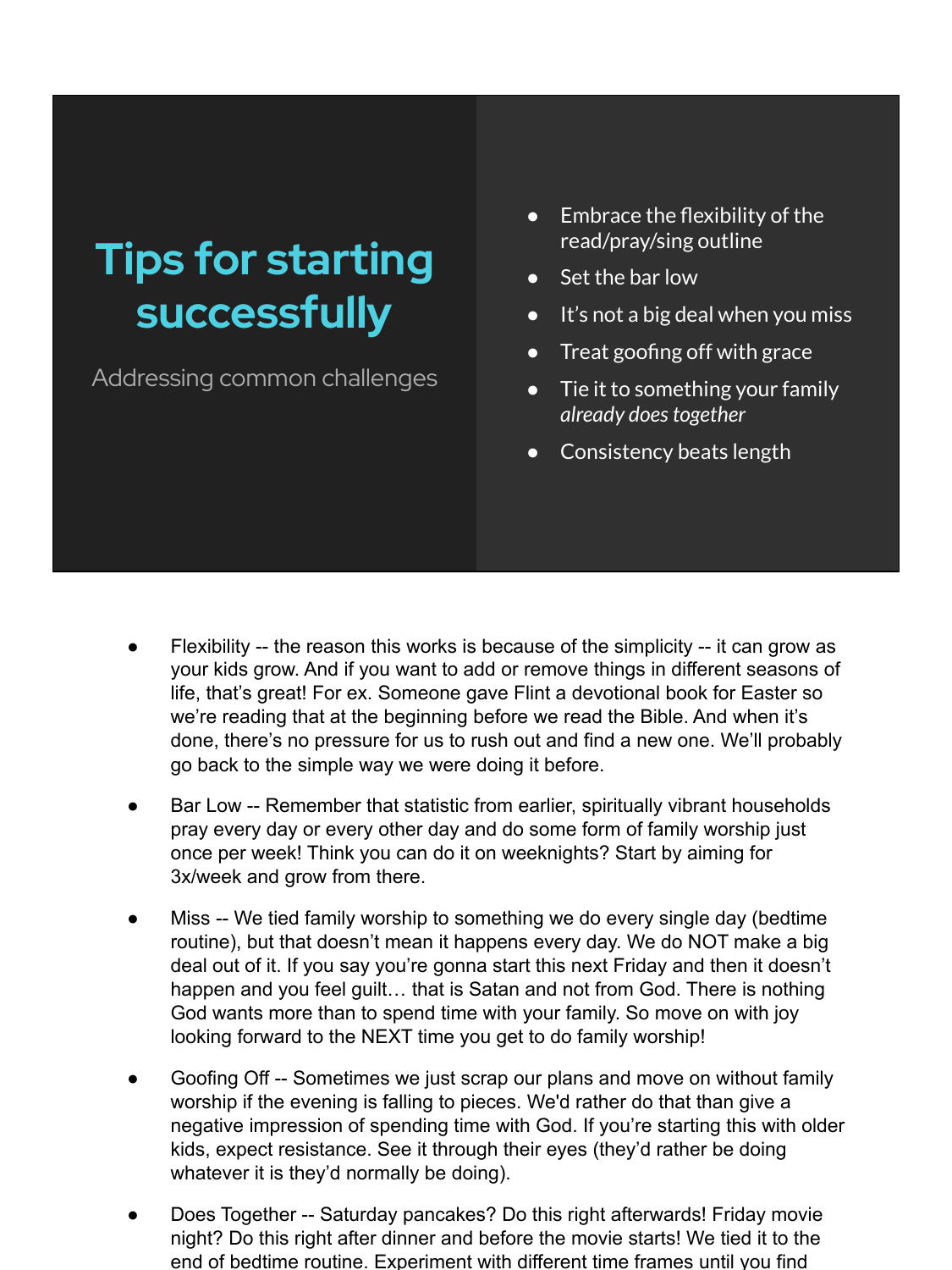- something that consistently works.
- Consistency beats length -- Our goal in starting family worship for our family was to reverse-engineer the kind of relationship we want with them when they're in high school.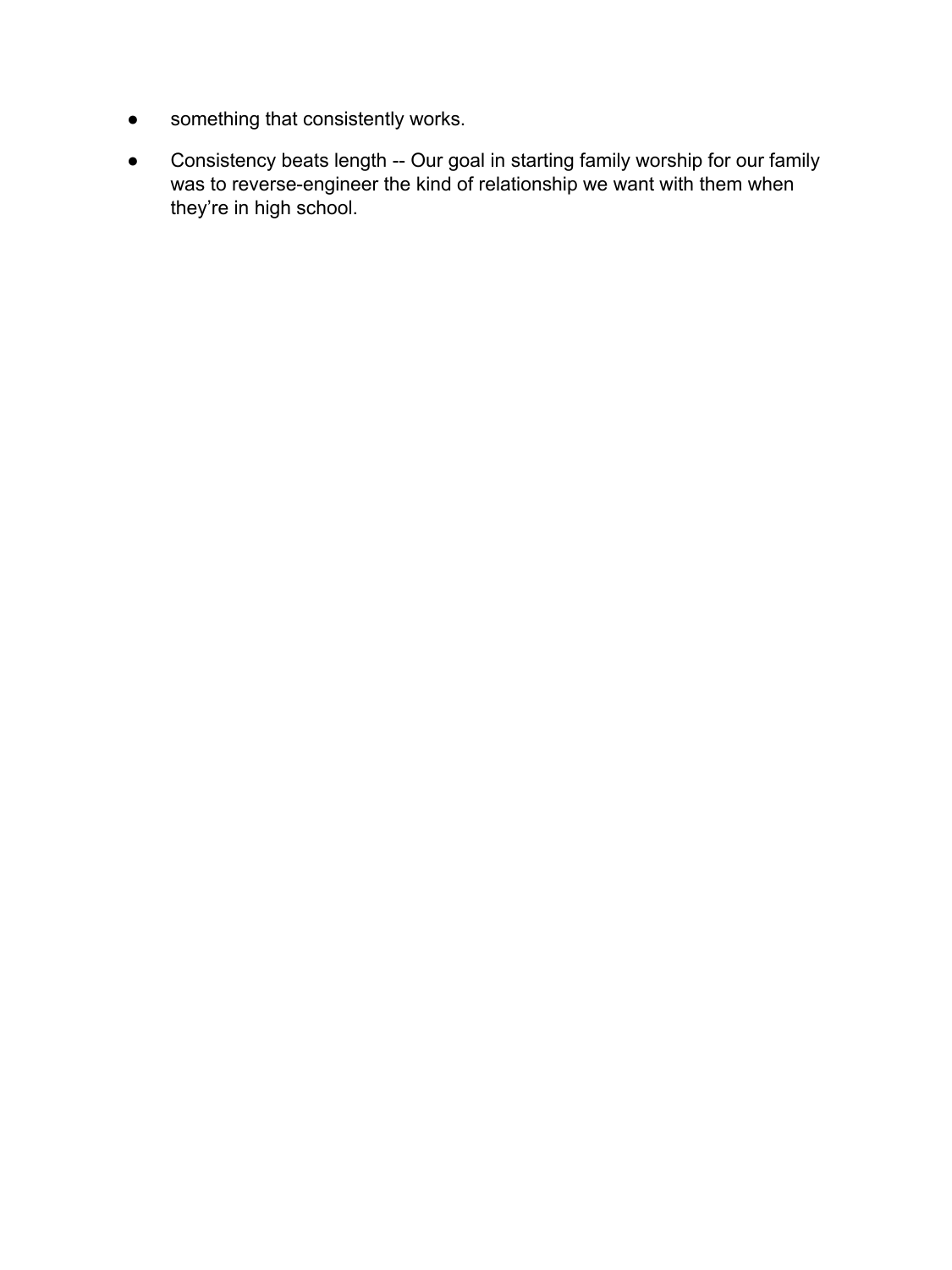

See that teeny speck of a river? That's creating a regular time of family worship in your home. Keep your focus here. Your job as a parent or grandparent is faithfulness.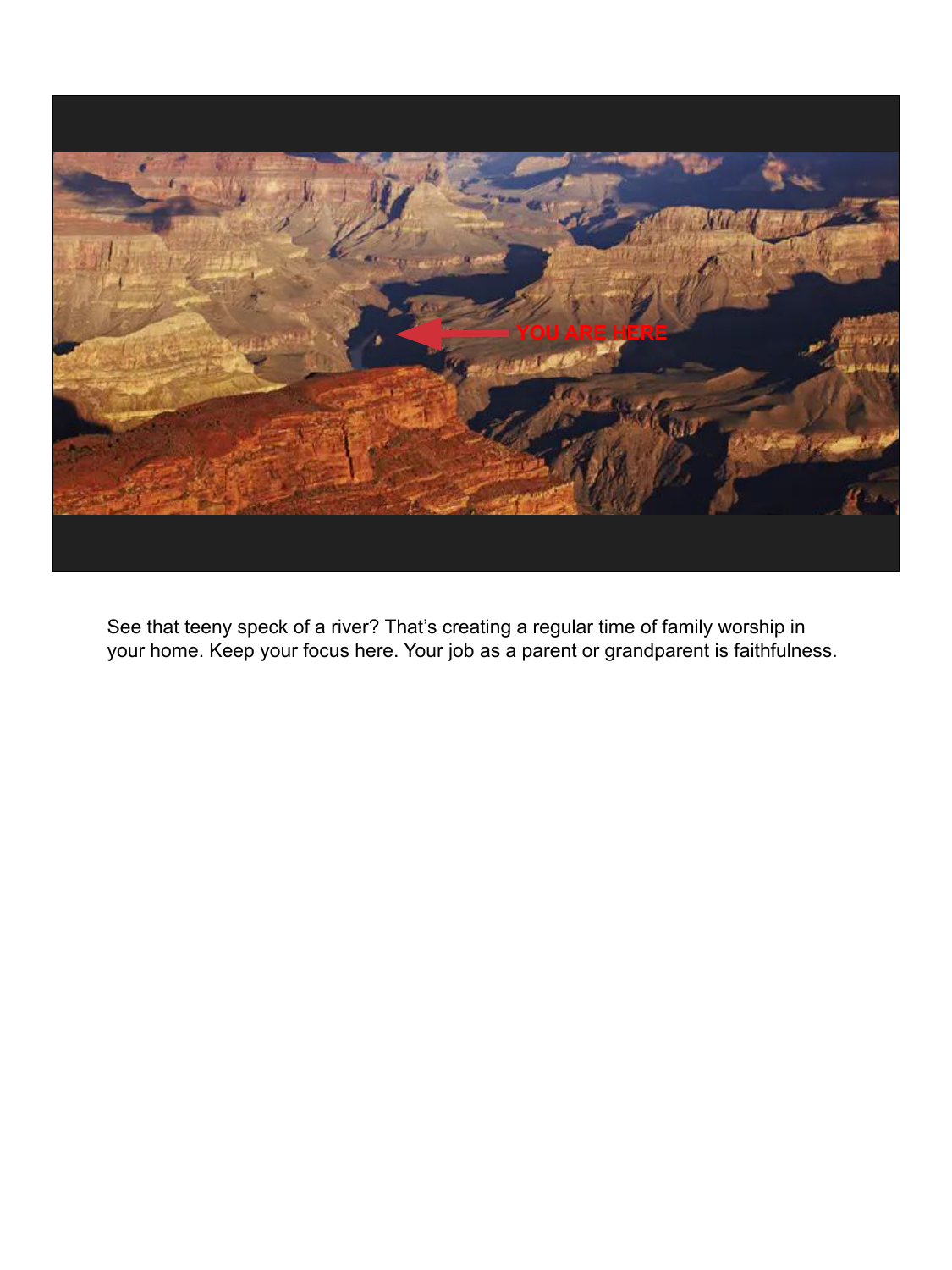

This is what God plans to do with it.